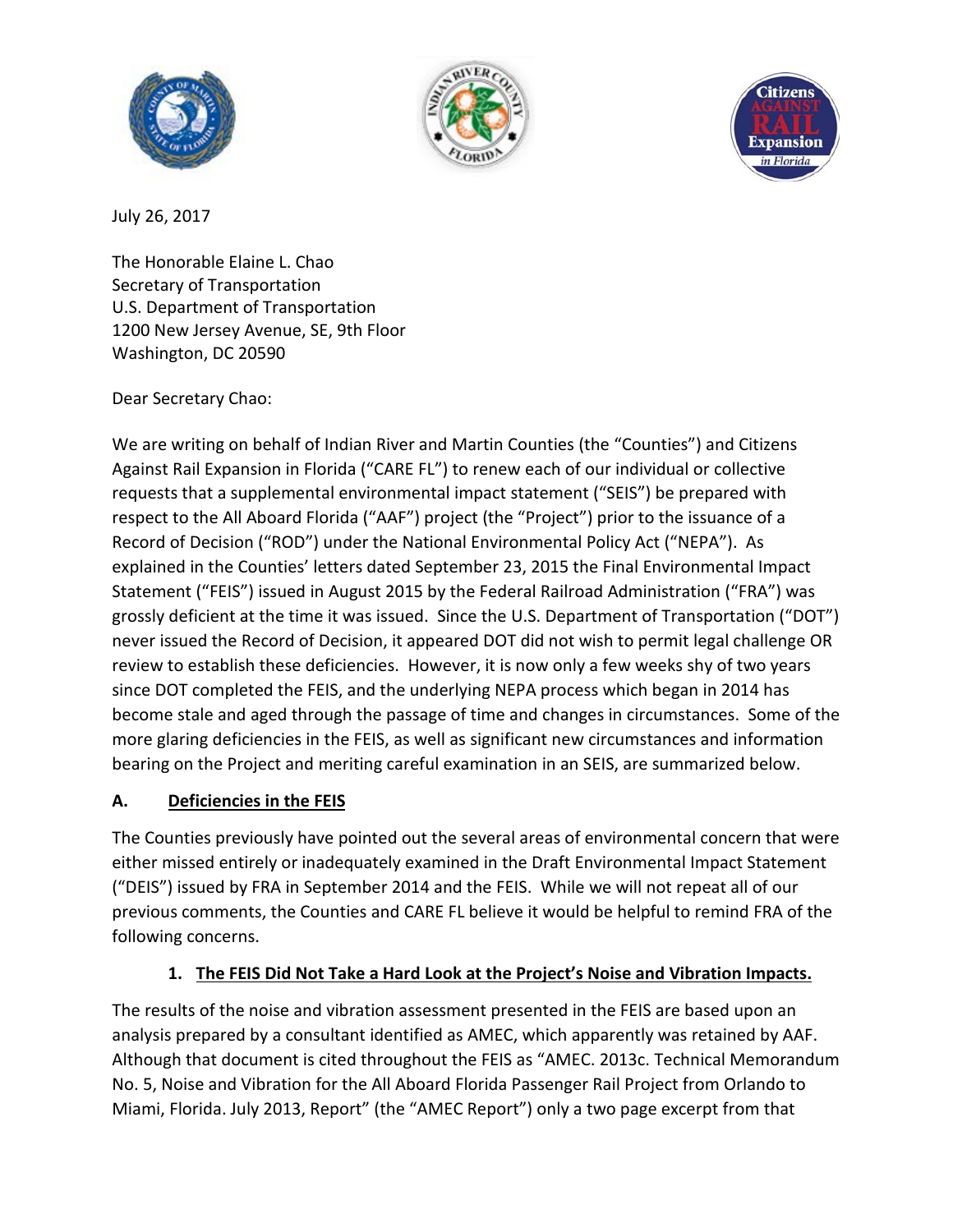report is attached as an appendix to the FEIS. After numerous requests were made to the FRA to provide a copy of the technical report in its entirety, Indian River County received an incomplete copy without any chart or data images. As a result, Indian River County and other members of the public have been deprived of a meaningful opportunity to participate in the public review of that analysis.

From the limited information provided in the FEIS, it is apparent that the noise and vibration assessment failed to adhere to fundamental principles established by guidance issued by FRA and the Federal Transit Administration ("FTA") for the thorough examination of noise and vibration impacts associated with rail projects. For this reason, and because the analysis overlooks critical aspects of the Project, the FEIS does not accurately or adequately characterize the noise and vibration impacts the Project is likely to cause, and does not identify the mitigation necessary to address such impacts. The mitigation it does identify is so vaguely described as to be virtually meaningless. Some of the more glaring deviations from standard methodologies, as well as certain of the document's other deficiencies and omissions, are discussed below. These and a number of additional technical issues also are addressed in comments prepared by Acentech dated September 22, 2015. See Attachment A.

#### a. The assessment did not adhere to NEPA guidelines.

Technical guidance for the preparation of noise and vibration assessments has been published by FRA in a manual entitled "High-Speed Ground Transportation Noise and Vibration Impact Assessment" dated September 2012 (the "FRA Manual") and by FTA in a document entitled "Transit Noise and Vibration Impact Assessment" dated May 2006 (the "FTA Manual"). The FEIS states that it follows these guidance documents in analyzing noise and vibration impacts that may be caused by the Project. FEIS at S-12. But under both of the referenced guidance documents, noise and vibration assessments are supposed to follow three basic steps. First, a preliminary screening analysis is to be performed to determine whether there is a need for further analysis, given the nature of the Project and the overall character of the area that would be affected. Next, a "general assessment" is to be conducted at an early stage of project planning, where existing and projected conditions are estimated based upon broad assumptions regarding nearby noise sources, the general characteristics of the area, noise generating characteristics of project equipment and facilities, and computer modeling. As a result of this general assessment, "the location and estimated severity of noise and vibration impacts" are determined. FTA Manual at 1-4. According to the FTA Manual, a general assessment may be all that is needed for "smaller projects." Id. For significant high speed rail projects, however, a third-level, detailed analysis "is appropriate for assessing noise impacts … after the preferred alignment and candidate high-speed train technologies have been selected ...." FRA Manual at 5-1. This detailed assessment "quantifies impacts through an in-depth analysis" that "delineates site-specific impacts and mitigation measures" for major projects, once the design details needed for that analysis become available. FTA Manual at 1-4. FRA has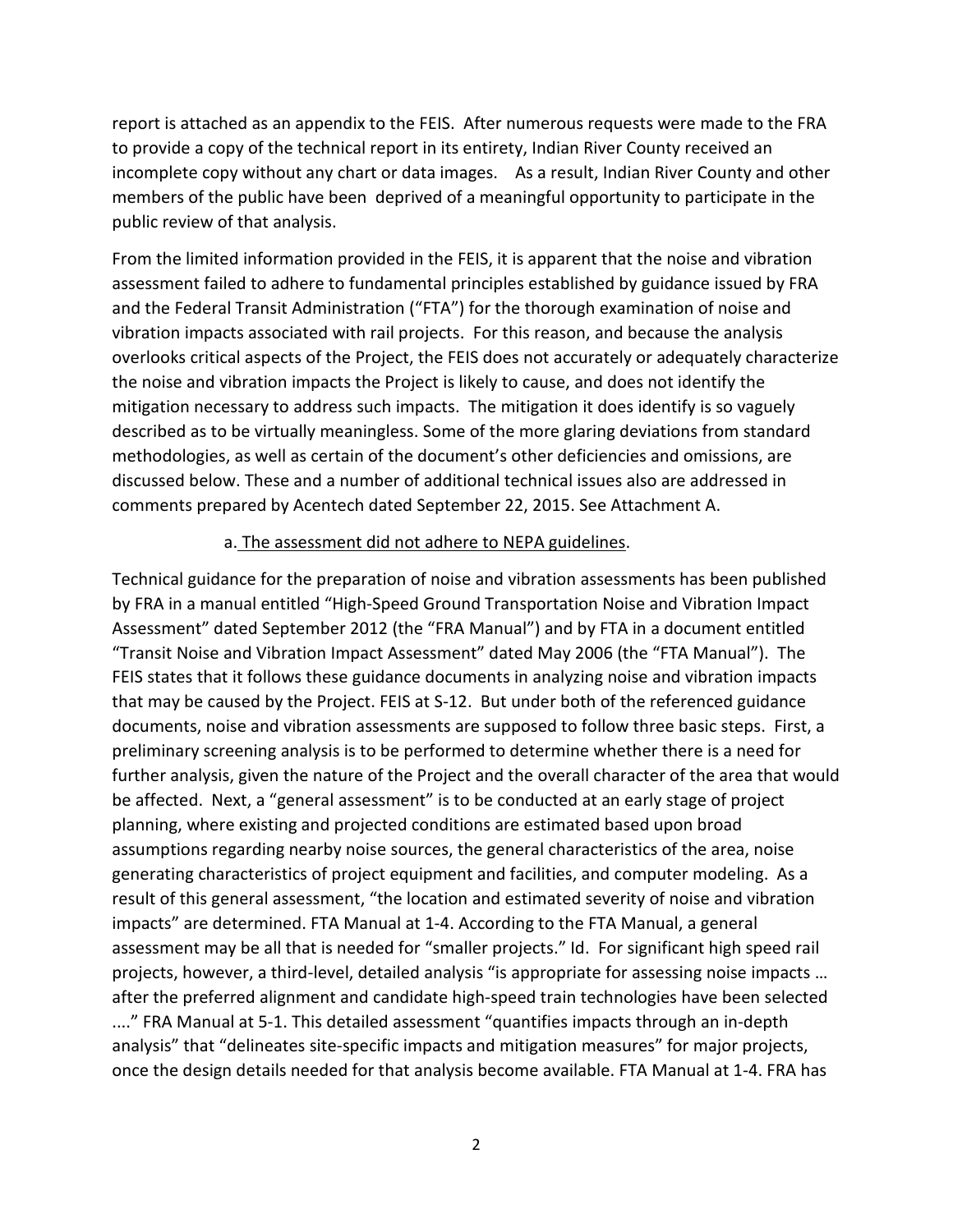routinely followed this three-step approach in the NEPA review of high-speed rail projects across the nation.

As Indian River County pointed out in its comments on the DEIS, the Project has progressed well beyond the point where the information needed for a detailed noise and vibration analysis is readily available. Nevertheless, the FEIS presents nothing more than the results of a "general assessment," which amount to rough estimates of the effects of the Project on noise and vibration in the surrounding areas. With respect to noise, sensitive receptors along the rail corridor are not identified; existing noise conditions in the vicinity of those receptors are not measured; and locations where train operations would generate particularly high noise levels (such as where trains would accelerate or decelerate, or special track work locations with switches and crossovers) are not identified or analyzed. Moreover, the modeling performed in the analysis is based on generic assumptions, like average train speeds across entire counties. Instead of considering whether intervening structures would or would not shield receptors from Project-related noise, census tract-level population data are used as a surrogate for a built-environment inventory. Not surprisingly, the result of this ten thousand foot analysis is of little use in determining with accuracy the effects of the Project at critical locations. For example, the FEIS indicates that high speed rail operations would result in incremental daytime noise levels of 63.5 dBA Leq at 50 feet from the rail corridor across all of Indian River County, except at the 32 grade crossings, where incremental noise levels of 63.9 dBA would be experienced at 50 feet in every case. Similarly uniform noise impacts are projected for each of the other counties affected by the Project.

Likewise, ground-borne vibration impacts were estimated with a very broad brush. That analysis was "based on the FTA generalized curve," FEIS at 5-50, so soil conditions and depth to water table information – which are critical to the accurate assessment of vibration impacts – were simply not considered. The reported results of the vibration impacts analysis could not have been more sketchy: instead of disclosing the vibration levels that were derived from the calculation, the text of the document simply indicates the number of properties estimated to experience impacts.

Attached to the FEIS is Appendix 5.2.2-A2, which consists of high-altitude aerial photographs marked up with calculated noise and vibration contours. These figures are of no value in illustrating where any impacts would be experienced, because of their large scale and low resolution and because the aerial photographs do not identify landmarks such as towns and street names. Thus, the FEIS ignores the guidance in the FRA Manual, which notes at page 11-2 that "[i]t is important to illustrate noise and vibration impacts on base maps at a scale sufficient to provide location reference for the reader."

The failure of the FEIS to include an analysis going beyond rough estimation has particularly significant consequences for ground-borne noise and vibration, because even with the deficiencies stemming from the generalized nature of the analysis the document predicts that there will be impacts at almost 4,000 locations along the North/South corridor, including 3317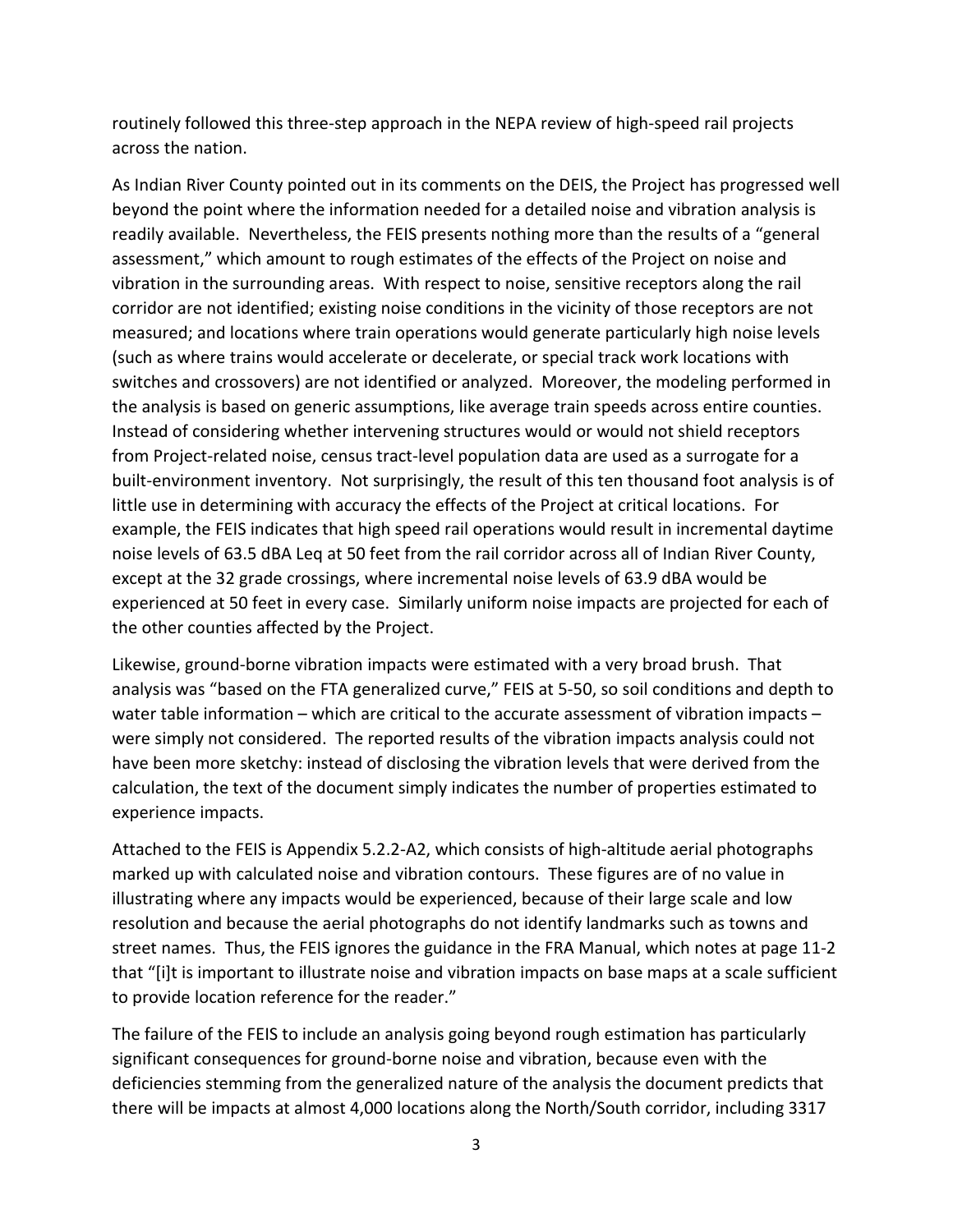residences, 513 unidentified "institutional receptors" and 18 "other vibration-sensitive land uses (TV studios, recording studios, auditoriums and theaters)." FEIS at 5-61. The federal guidance is crystal clear that under such circumstances a detailed analysis is to be performed. FRA Manual at 9-3: "In locations where General Assessment indicates impacts, the more refined techniques of Detailed Assessment should be employed." One of the primary reasons for this guidance is that the "[s]pecification of mitigation measures requires more detailed information and more refined impact criteria than what were used in the General Assessment." Id at 8-4. Ignoring this guidance, the FEIS makes no serious effort to identify enforceable and effective mitigation for the thousands of impacted properties. Instead, it simply characterizes the vibration impacts in passing as "minor," although there is nothing in the document to indicate why that is so, and there is nothing in the FRA or FTA criteria creating a category of "minor impacts."

Although the text of the document makes it seem as if no noise impacts would result from the Project, it appears from one table, and the aerial photographs noted above, that this is not really the case. Thus, the text of the FEIS states that "no receptors along the N-S corridor would experience noise levels that exceed the impact criteria." FEIS at 5-56. Table 5.2.2-13 is to the same effect, showing "0" impacts along the corridor. But the numbers in Table 5.2.2-9 tell a different story with respect to daytime impacts at non-residential receptors (such as parks, nature preserves, concert halls and schools). According to that table "Impact Criteria (moderate)" are exceeded along the entire mainline in 5 of the 6 counties along the North/South corridor.

According to the FRA Manual, a moderate impact "is noticeable to most people, but it may not be sufficient to cause strong, adverse reactions from the community. In this transitional area, other project-specific factors must be considered to determine the magnitude of the impact and the need for mitigation, such as the predicted level of increase over existing noise levels and the types and numbers of noise-sensitive land uses affected." FRA Manual at 3-6. The information necessary for such an analysis was not provided in the FEIS, because a detailed assessment was not performed.

The deficiencies of the FEIS with respect to the mainline noise is compounded by the fact that the analysis did not even conform to the guidance for a general assessment. The FRA Manual recognizes that where such an assessment is performed available information "is not sufficient to predict noise levels at all locations along the right of way, but by using conservative estimates (for example, maximum design speeds and operations at design capacities) it is sufficient to estimate worst-case noise impacts." FRA Manual at 4-5, 4-8. But the FEIS general assessment did not employ such conservative assumptions. Rather, it assumed "average" speeds in the analysis, and there is not the slightest indication that train operations were assumed to be running at "design capacities." Similarly, while the Counties have not been able to review the assumptions built into the AMEC Report, it appears that the assessment may have assumed that optimized rail and wheel conditions would be maintained for the life of the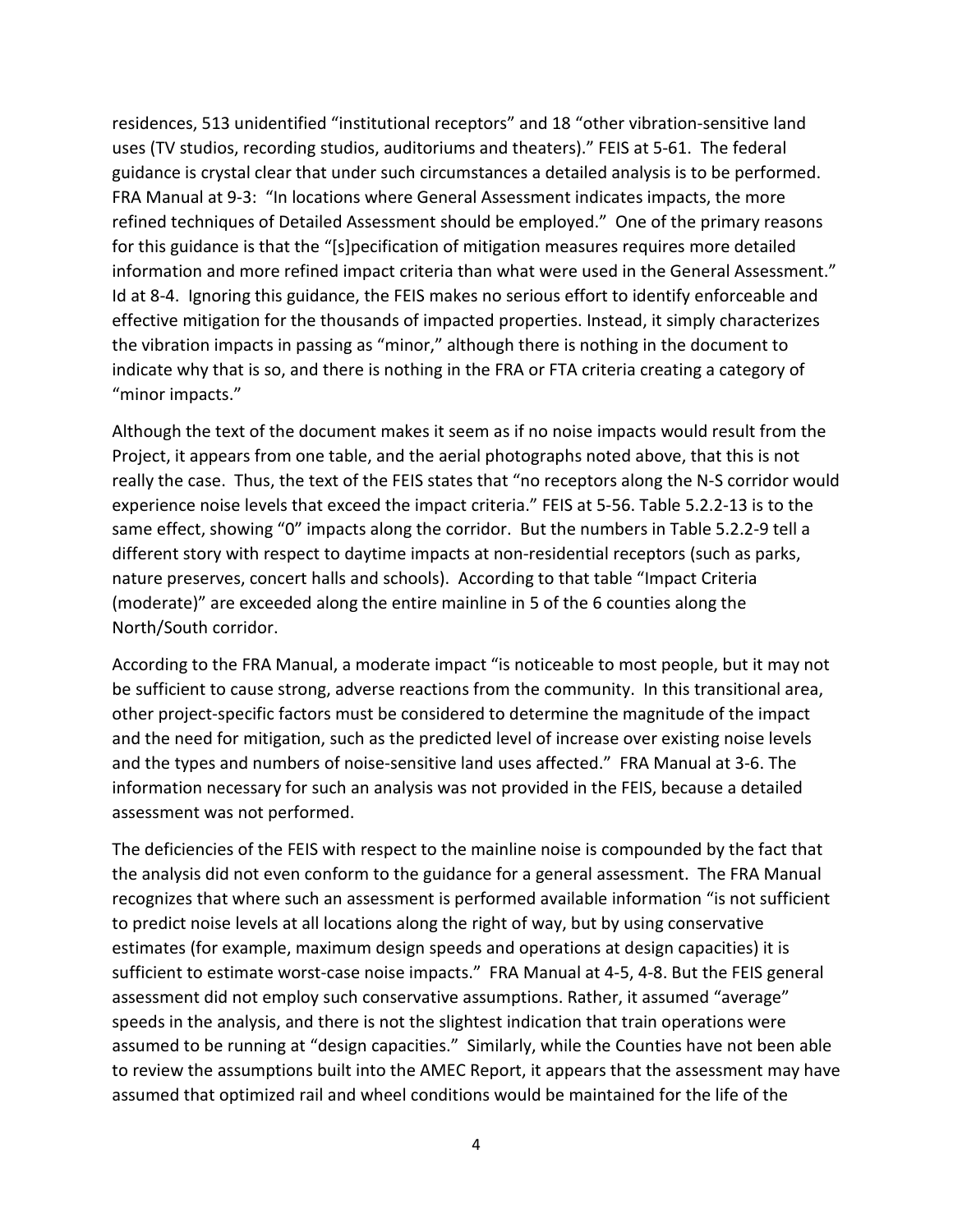Project, without any details about how such maintenance would be achieved. Thus, the generic county-wide results appearing in the FEIS indicating "moderate impacts" across five counties could well be underestimated. The FEIS is bereft of the information needed to determine whether that is or is not the case.

### b. The analyses omitted critical aspects of the Project.

The noise and vibration levels generated by the Project – both along the mainline and at grade crossings – have been underestimated for another important reason: they do not account for any changes to freight operations that will result from the Project. The FEIS indicates that Project improvements will allow freight train speeds to increase in many places, by up to 25, 30 and even 45 miles per hour. See FEIS Appendix 3.3.3-A4 pg 7,11, 15, 18, 20, 21, 24, 25, and 27. The increases in freight train average operating speeds and maximum operating speeds as a direct result of the Project can be expected to increase noise and vibration. In addition, adding a second track will have the effect of moving some freight train operations closer to adjacent receptors. None of these Project effects were taken into account in the general assessment.

### c. The temporal impacts of the Project are not disclosed

The Project would affect the temporal distribution of noise from passing trains in two significant ways. First, the Project would add 30 high-speed trains during daytime hours, not across the 24 hour period used for averaging impacts [FEIS Table 5.2.2-10]. This quadrupling of trains during the daytime hours, which could have very significant impacts on sensitive receptors such as schools, houses of worship, and outdoor recreational areas, is not identified or analyzed in the noise and vibration assessment.

Increasing daytime trains by more than four times also is likely to shift freight trains to nighttime hours due to scheduling conflicts with the proposed daytime passenger trains. While the FEIS acknowledges this issue was raised in comments received on the DEIS, it makes no attempt to address it or explain why it would not occur. As a result, the general noise and vibration impact assessment presented in the FEIS fails to identify and disclose the true daytime or nighttime impacts of the Project or identify the mitigation that should be implemented to address these impacts.

## d. The assessment of impacts at grade crossings improperly assumed mitigation not likely to occur.

The FEIS downplays the extent of the noise impacts the Project would cause at grade crossings along the North/South corridor, in that it does not clearly identify those locations where severe impacts would occur in the absence of mitigation. Instead, it assumes for purposes of the impacts discussion that certain mitigation (i.e., the replacement of train-mounted horns with wayside horns) would be put into place and thereby avoid impacts altogether. Thus, the document does not make the straightforward disclosure that severe noise impacts are predicted to occur at 117 grade crossings, and that mitigation would be required to address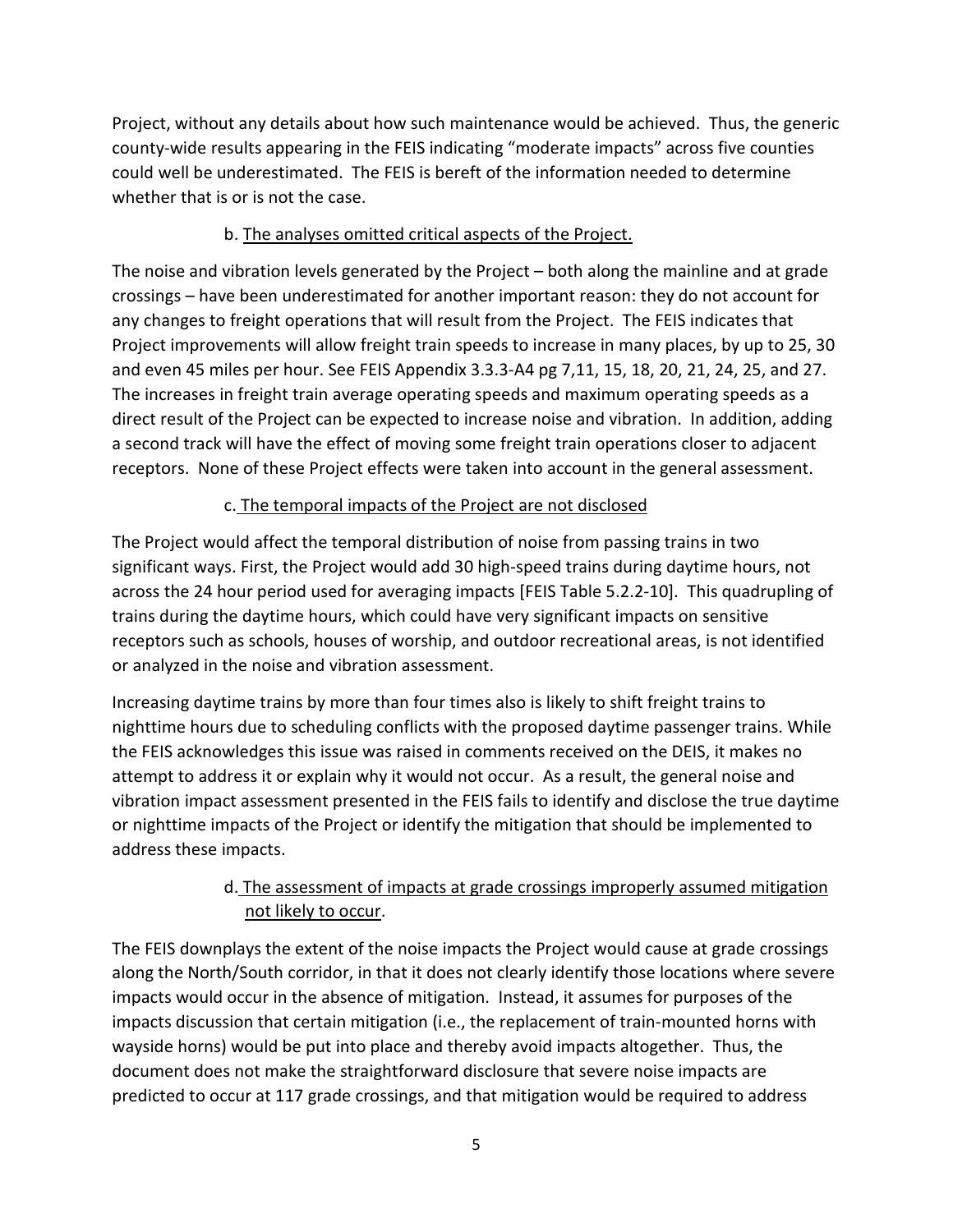such impacts. Instead, it states that "AAF has committed to installing stationary wayside horns at each of the 117 grade crossings between Cocoa and West Palm Beach where severe, unmitigated impacts would occur using locomotive-mounted horns" so that "the Project would have no permanent noise impacts along the N-S Corridor due to the use of wayside horns." FEIS at 1-21.

The problem with this conclusion is that there can be no assurance that train-mounted horns will no longer need to sound at the identified locations, since wayside horns may not replace train-mounted horns without agency coordination and government approval, and without the installation of "traffic operations system[s] … to secure railroad-highway crossings for the purpose of preventing vehicles from going around, under or through lowered railroad gates." Fla. Stat. § 351.03(3).

The FEIS does not specify the agency approvals needed to implement the wayside horn mitigation, nor does it discuss any problems that may be encountered in securing those approvals. For example, Indian River County has enacted the ordinance required by the statute to unconditionally prohibit the sounding of "train horns and whistles during the hours of 10 p.m. and 6 a.m.," Id. § 351.03(4)(a)(2) , but the FEIS does not indicate whether other affected jurisdictions also have done so. Moreover, the document is unclear as to whether AAF has committed to installing – and maintaining in perpetuity – the grade crossing improvements needed under Florida law to "secure railroad-highway crossings for the purpose of preventing vehicles" from circumventing down-gates. On the one hand, it indicates that "AAF will incorporate all of the Sealed Corridor design treatments identified in the Grade Crossing Diagnostic Evaluation, where applicable, along the entire AAF service route." FEIS at 1-23. But it again seems to shift to the affected municipalities the expense associated with maintaining measures required to mitigate the impacts of the Project by indicating that "municipalities are typically responsible for funding all improvements and equipment maintenance associated with Quiet Zones within their jurisdictions." FEIS at 5-149. It is wholly improper for the FEIS to give the impression that a severe noise impact would be avoided by a Project component such as wayside horns unless the Project sponsor is required to assume the installation, as well as the ongoing expense of operating and maintaining the equipment required for the measures that are credited as avoiding such impacts.

Finally, the wayside horns themselves will sound more than 50 times a day at 117 grade crossings, and can be expected to cause noise impacts on proximate sensitive receptors such as nearby residences and houses of worship. Yet the impacts on those receptors were not identified or analyzed for significance.

### **2. The FEIS fails to adequately consider noise and vibration mitigation for impacts resulting from mainline operations.**

The FEIS includes a vaguely worded commitment that "AAF will implement mitigation measures as part of the Project design to reduce noise and vibration impacts from passenger train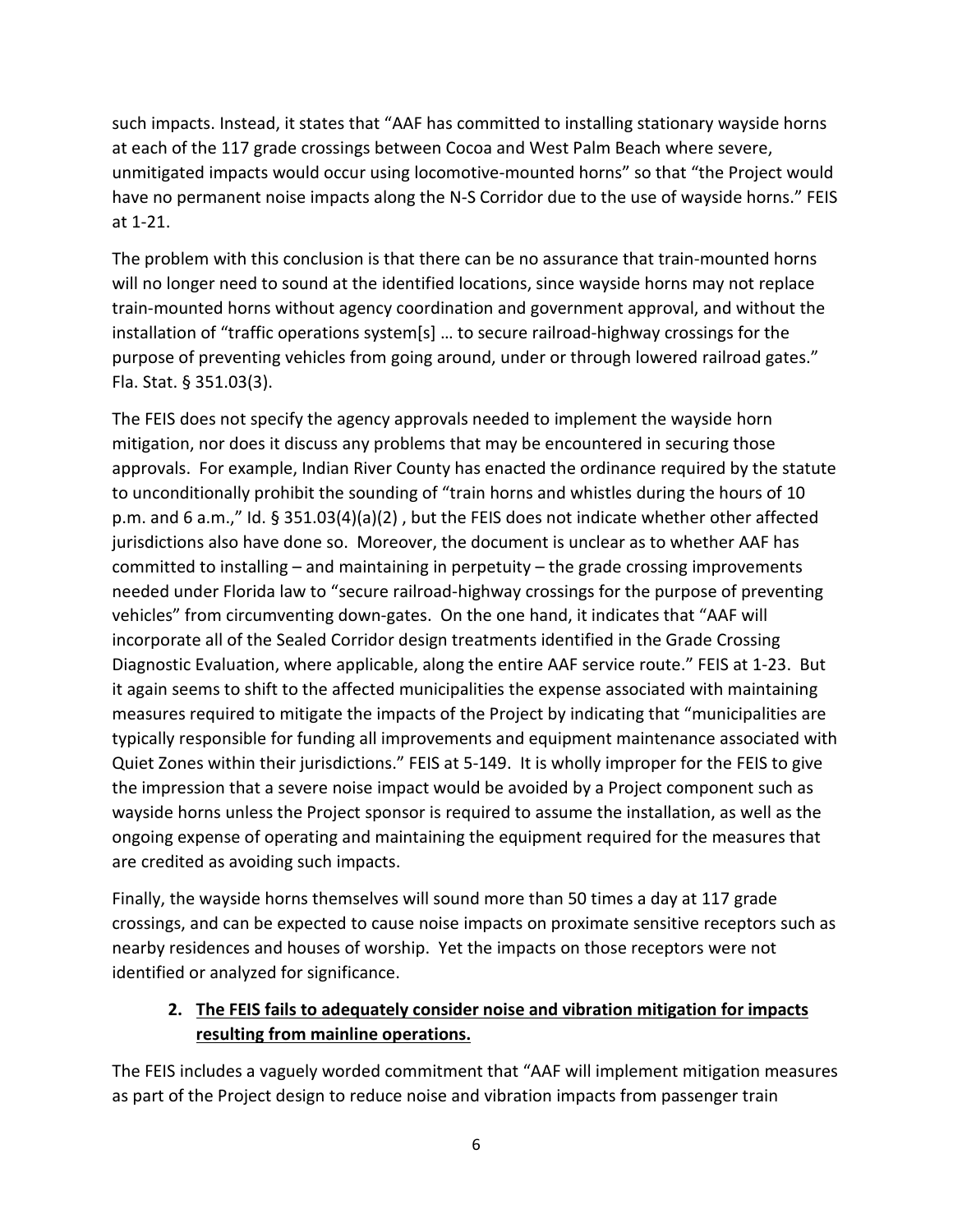operations," but includes no discussion as to what those design measures might be. FEIS at 7-7. This empty statement is yet another departure from FRA guidance, which provides that "[i]ncorporating noise control features during the specification and design of the vehicle is among the most effective noise mitigation treatments. The development and enforcement of stringent but achievable noise specifications by the Project sponsor is a major step in controlling noise everywhere on the system. It is important to ensure that noise levels quoted in the specifications are achievable with the application of best available technology during the development of the vehicle and reasonable in light of the noise reduction benefits and costs. Effective enforcement includes imposing significant penalties for noncompliance with the specifications." FRA Manual at 5-37.

The only other mitigation measure specifically mentioned in the document is a wheel and rail maintenance program. Without having the opportunity to review the assumptions in the AMEC Report it is not possible to discern whether the noise and vibration analysis was based on the assumption that such a program would be implemented (in which case the thousands of vibration impacts would occur even with such a program). In any event, the FEIS does not provide detailed information about when, where, and how an effective maintenance program would be conducted, and makes no commitment that adequate rail condition and wheel condition monitoring systems would be installed. It is also unclear if freight trains would also be subject to the same requirements and if not, how the operation of freight trains on the tracks would degrade the rail surface causing additional noise and vibration from Project trains.

The FRA Manual calls for a detailed ground-borne vibration analysis and the identification of specific mitigation measures when a general assessment reveals the potential for impacts. Rather than following that explicit guidance and designing into the Project the specific vibration-reducing measures needed to address the thousands of impacts identified in the general assessment (i.e, track support systems such as floating slabs and ballast mats), the document provides one more vaguely worded assurance. It states that "AAF will conduct soil characterization and preconstruction soil analysis to determine if additional mitigation measures are warranted, such as in areas that may be subject to liquefaction or are otherwise vulnerable to vibration." FEIS at 7-8. But such undefined assurances of future action – to be taken at the discretion of the Project sponsor – are no substitute for the particularized mitigation analysis and specific, enforceable commitments that the FEIS should have included, under both the guidance in the FRA Manual and the requirements of NEPA.

# **3. Contrary to the FEIS, Indian River County, St. Lucie County and Martin County Do Not Have an Obligation to Maintain Grade-Crossings, and Have Not Agreed to Do So**

The FEIS states that "AAF will pay the cost of the recommended grade crossing safety improvements related to the introduction of passenger rail service, in conjunction with county and municipal execution of amendments to existing crossing license agreements." FEIS at 3-45.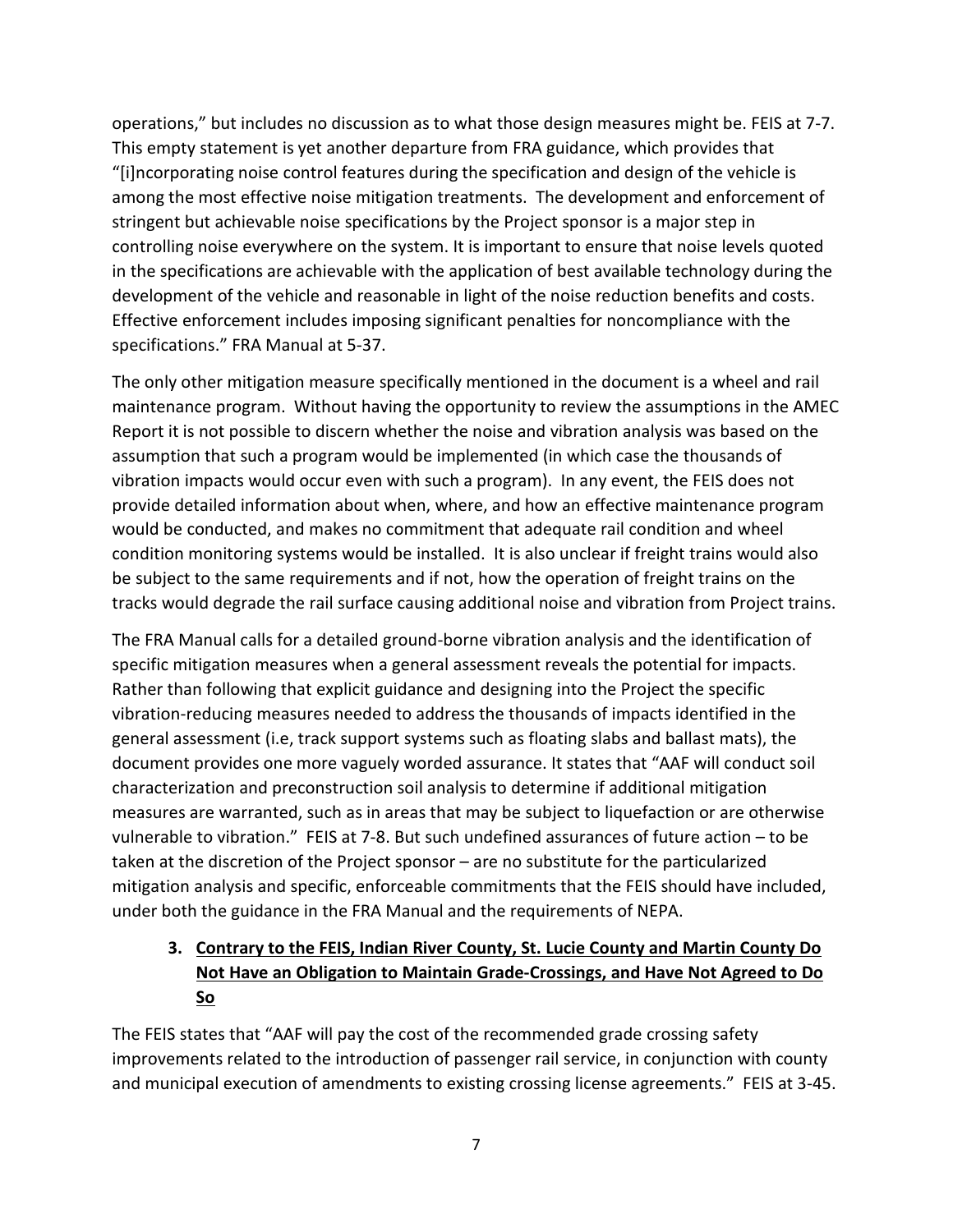The document goes on to assert that "the State of Florida requires municipalities to fund the maintenance of grade crossings within their jurisdictions." FEIS at 5-149.

The FEIS misstates the requirements of Florida law. Contrary to the FEIS, state law does not saddle the affected municipalities with all grade-crossing maintenance costs. Rather, it allows those costs to be shifted to the municipalities if the parties so agreed prior to 1982. See Fla. Stat. § 335.141(2)(c) ("Any public railroad crossing opened prior to July 1, 1972*, shall be maintained by the railroad company at its own expense*, unless the maintenance has been provided for in another manner by contractual agreement entered into prior to October 1, 1982." (Emphasis added.)) As the Counties interpret the existing crossing license agreements with Florida East Coast Railway ("FECR"), the installation or operation and maintenance costs of such improvements associated with the Project cannot be unilaterally passed along to the local governments. Moreover, while some local governments in Florida may have signed amendments to their existing crossing contracts with FECR agreeing to shoulder such costs, AAF has not secured such concessions from the local governments along the Treasure Coast.

The Counties expect the costs entailed in maintaining the grade crossing improvements required for the Project to be substantial. At the approximately 60 grade crossings in Indian River County and Martin County alone, the crossing rehabilitation costs for the first 11 years of the Project are estimated to be \$15 million. See Attachment B. Since that additional expense is required in order to mitigate the safety risks of adding high speed rail operations to the existing FECR corridor, they should be borne by AAF, not the affected municipalities. An SEIS should make clear that those additional mitigation costs are the responsibility of the Project sponsor. Moreover, any ROD for the Project must require AAF to construct and maintain all safety improvements required to mitigate the impacts of the Project. The NEPA process cannot be used to shift these mitigation costs to local governments in contravention of the laws of the State of Florida.

## **4. The FEIS Fails to Adequately Address Concerning Factors Related to Route's Two Most Antiquated Moveable Rail Bridges Improperly Impeding Navigation**

### a. Antiquated bridges an impediment to maritime navigation

The FEIS unreasonably rejects as infeasible the alternative of replacing the antiquated moveable bridges along the FECR route (the St. Lucie and Loxahatchee Bridges) with new, modern, fixed bridges that would be both safer and less obstructive of navigation. There are new or at least unevaluated facts that should be examined concerning the bridges.

The St. Lucie Bridge was completed around 1938, and the Loxahatchee Bridge was completed around 1935. When these antiquated bridges are in use (in the down position, so that trains can pass over them) they rest only 4 to 7 feet above the water. Moreover, the opening-closing process takes approximately 20 minutes, effectively shutting down navigation for each closure for at least that amount of time.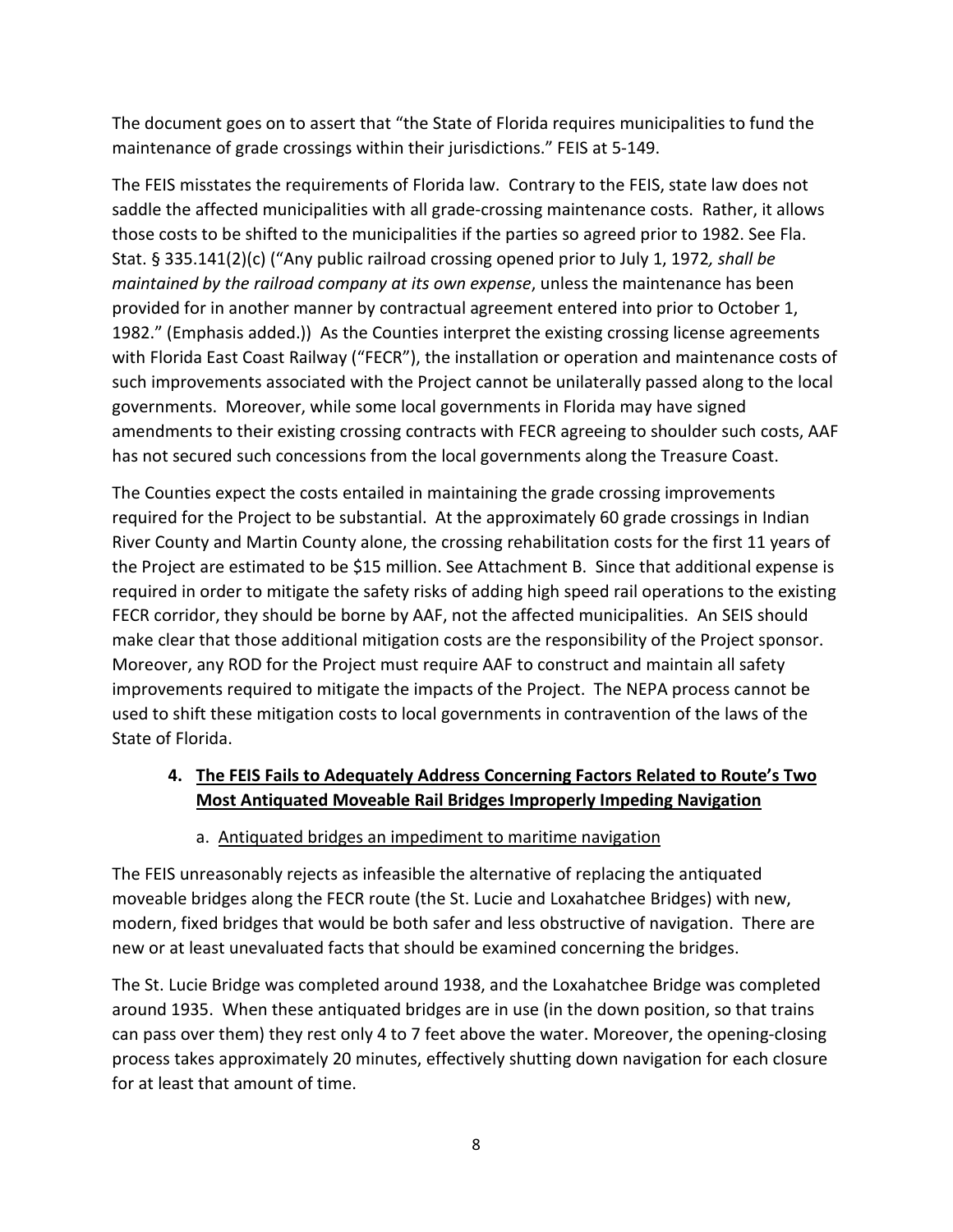There are two U.S. Coast Guard petitions for rulemaking related to the referenced rail bridges— USCG-2015-0749 (Petition for Rulemaking Loxahatchee River Bridge) and USCG-2015-0750 (Petition for Rulemaking St. Lucie River Bridge)—and these are interrelated with the FEIS. The Coast Guard relies upon information in the FEIS for its rulemakings on the Loxahatchee and St. Lucie Bridges, and much of this information was not properly developed.

#### b. Bridges cross habitat-rich aquatic rivers

In addition to maritime navigation, another important factor relating to the St. Lucie and Loxahatchee Bridges is the habitat-rich aquatic rivers they span.

The St. Lucie and Loxahatchee Rivers are part of the larger Indian River Lagoon. The Lagoon is a "biogeographic transition zone, rich in habitats and species, with the greatest species diversity of any estuary in North America."<sup>[1](#page-8-0)</sup>

These rivers are rich in aquatic habitats and species. As stated earlier, the Indian River Lagoon, which comprises the St. Lucie Estuary and River, contain the greatest species diversity of any estuary in North America. Just under the bridge areas there are known manatee, snook, and spotted trout habitats. Oyster communities also exist throughout the nearby river system. The Estuary and Lagoon contain sea grass beds (submerged aquatic vegetation ("SAV")). SAV communities are well known to "provide habitat and nursery grounds for juvenile stages of reef and recreationally important fishes in the St. Lucie Estuary and Lagoon."<sup>[2](#page-8-1)</sup> Some of the sea grasses include the federally listed Johnson's seagrass.<sup>[3](#page-8-2)</sup> Johnson's seagrass is endemic to the area, i.e., not known to occur anywhere else in the world other than Florida east coast estuaries. But even where the sea grasses are not present today, major areas of the estuary are "suitable for seagrass establishment." $4$  The existence of SAVs and areas suitable for development of seagrass are reasons why the state of Florida targeted the area to restore and maintain the seagrass beds through its Surface Water Improvement and Management (SWIM) seagrass program.<sup>[5](#page-8-4)</sup>

Additionally, the St. Lucie River bridge is a pinch-point between two State Aquatic Preserves, the St. Lucie North Fork Aquatic Preserve and the Indian River Lagoon Aquatic Preserve. Even though the bridge itself is not in a Preserve, it is located directly in the critical connection between these two Aquatic Preserves. A discussion of the effects of the Project on the river biota is presented below.

<span id="page-8-0"></span> $1$  St. Lucie and Indian River Lagoon Conceptual Ecological Model, Sime, P. WETLANDS, v. 25, No. 4, Dec. 2005, pp. 898-907.<br><sup>2</sup> Id. at 904, citing Virnstein, et al. 1983

<span id="page-8-1"></span>

<span id="page-8-2"></span> $3$  Id. at 901.

<span id="page-8-3"></span> $4$  Id.

<span id="page-8-4"></span> $<sup>5</sup>$  Id. citing, Virnstein and Morris, 1996.</sup>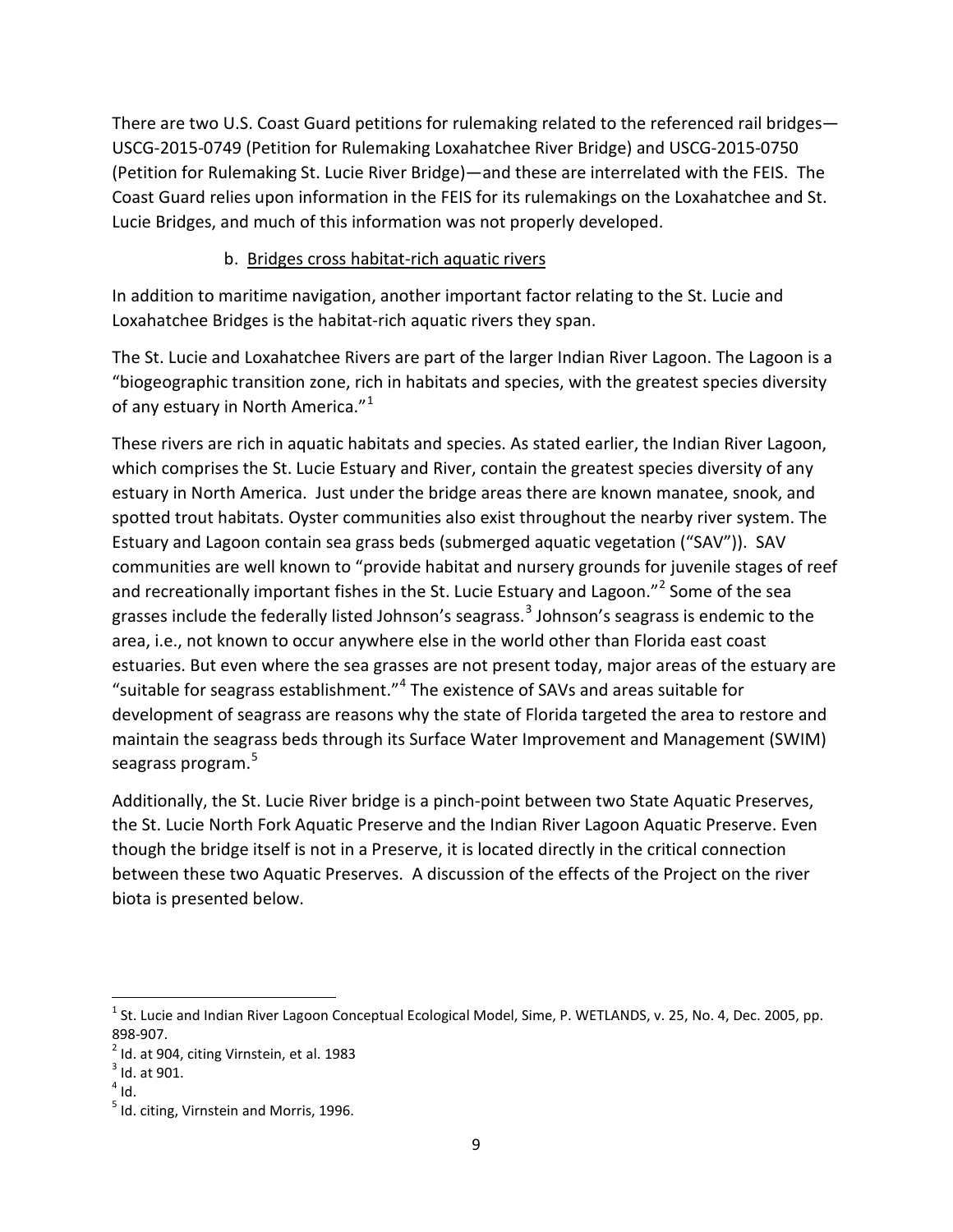### **5. The FEIS Fails to Consider Material Factual Data on Marine Vessel Traffic Submitted Just Prior to Issuance of the FEIS.**

We are concerned that the DEIS/FEIS conclusions appear to have understated the number of marine vessels that will be affected by closures of the St. Lucie River Bridge (located in Martin County) and to have used unrealistic assumptions about bridge closure times and the ability of vessels to clear the bridges on high volume days.

Indeed, on July 28, 2015—just one week before the FEIS was issued, and almost certainly after the document was already finalized—Martin County provided FRA with new data on various aspects of the Project, including an updated study of maritime vessels at the St. Lucie River Bridge. See Attachment C.

Notably, the information provided to FRA by Martin County concluded that the DEIS was woefully deficient in that it failed to identify: 1) what the peak vessel traffic season is for Martin County; 2) what the average daily boat count is in those peak months; and 3) what the average boat count is on weekends. Martin County's data indicated that far more boat traffic would be affected by the Project than projected in the DEIS further exacerbating the concern that maritime traffic will be adversely affected by the Project. In light of the referenced information provided by Martin County, FRA should issue an SEIS to ensure accurate data is collected and the maritime concerns are adequately addressed and mitigated.

Quadrupling the number of trains results in quadrupling the number of times the rail bridge must be in a "down" position allowing for the trains to pass over the St. Lucie and Loxahatchee Rivers. Down position means no boat traffic passes underneath, except for the occasional kayaks and very small watercraft. The longer length of freight trains and additional passenger trains means the railroad bridge will be in a down position longer in order for the trains to pass. During this time, boat traffic, commercial and recreational, no longer moves forward within the channelized section of the habitat rich river on each side of the bridge. The typically strong current makes conditions tough for boaters to stay in neutral without moving with the current and wind and tough to stay within the channel. Consequently, motors do not turn off. In some cases, motors/engines remain in gear for control of the watercraft, resulting in the emission of nitrogen oxides, particulate matter and other air pollutants not assessed in the FEIS.

Hard bottom substrate that is easily churned up when boats are starting up from a neutral position or trying to stay out of the littoral areas results in prop dredging of the bottom. Churning up these areas causes large increases in total suspended solids in the water column. Due to this activity becoming constant and over the course of time, turbidity becomes the norm and then pressure on the SAVs, oysters and juvenile fish increases. Turbid water more often than not results in a decrease in light penetration in the water column resulting in a decrease in the benthic communities' ability to filter out the sediments. The continuing domino effect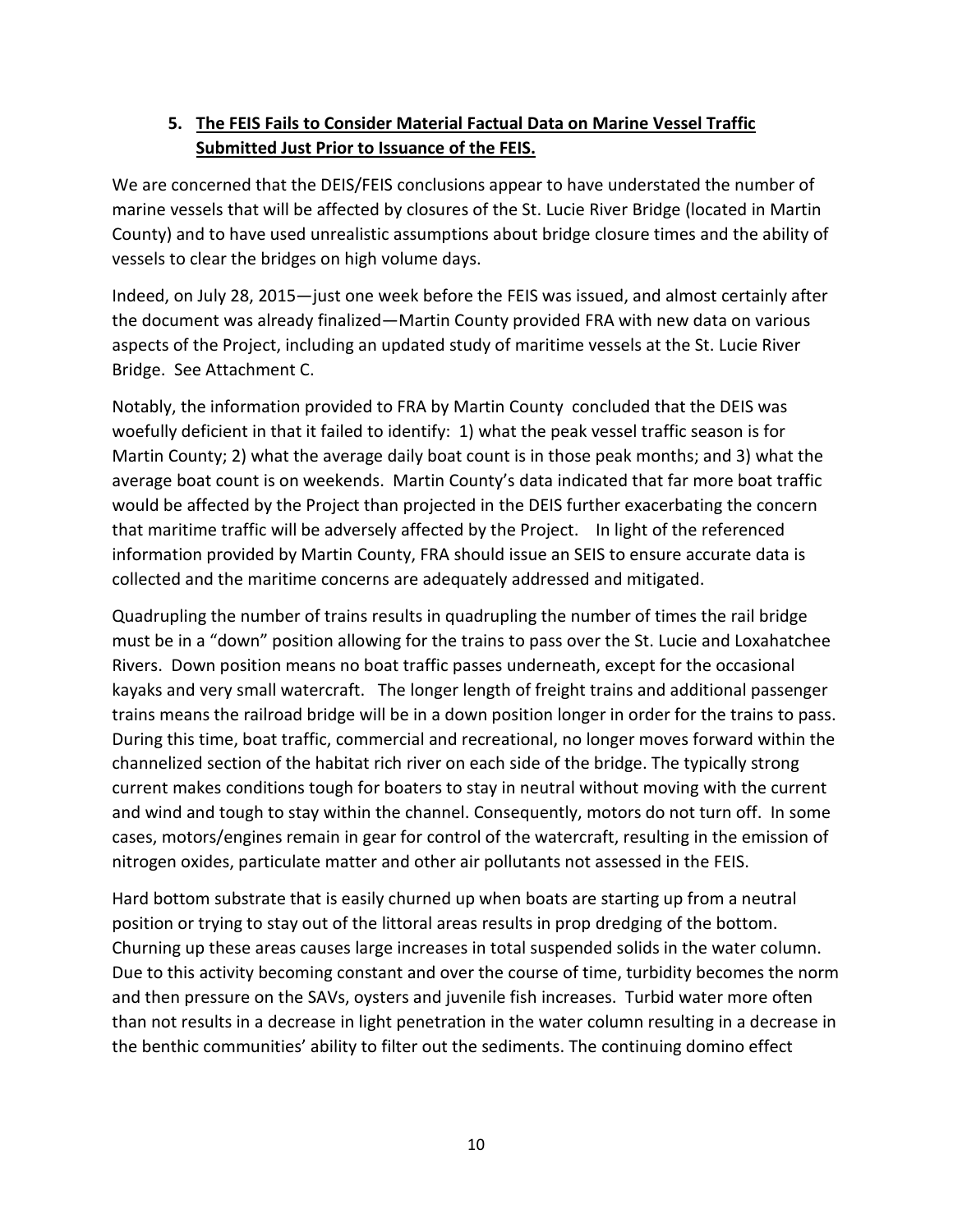results in an overall decrease in the "health of SAV beds, the abundance and speciation of the fisheries in the area."[6](#page-10-0)

Increasing the frequency and length of time the bridge span is down to accommodate 50+ train crossings, many of which may stretch 2 miles, will result in an exponential increase in motorized boat traffic congestion in the vicinity of the bridge. Impacts on listed species within the pinch point area of the Aquatic Preserves and the churning up of hard bottom and listed and nonlisted sea grasses will have a domino effect on the water quality upon which the most species rich and diverse estuary in the United States depends. There is no other bridge along the FECR corridor that crosses a similarly key location. As yet, this crossing has been ignored.

Please note that Martin County would be glad to work with the FRA to ensure that the most upto-date data on marine vessels are included in the new assessment.

# **6. The FEIS Unreasonably Rejects the Replacement of Antiquated Rail Bridges**

The FEIS purports to address the impact of the Project on maritime navigation. However, it consistently fails to seek or use accurate data, and fails to take a hard look at the Project's adverse impacts on navigation and navigation-related economies and communities.

FRA should issue an SEIS to account for the information submitted to it and the U.S. Coast Guard by CARE FL in September 2015 concerning the Project's impacts on marine navigation. These problems are documented in extensive detail in the accompanying report prepared by Captain Dana Goward for CARE FL. See Attachment D. Captain Goward is a former Senior Executive Service official in the U.S. Coast Guard who was responsible for the permitting and regulation of over 18,000 bridges.

In his analysis Captain Goward points out the multiple flaws in the FEIS' data and computer models, concluding: "The analysis in the FEIS is based upon the entirely unrealistic assumption that the proposed system of 32 short fast passenger trains and 20 long slow freight trains each day, on 230 miles of track, over three bridges, through 8 counties and 10 cities in the most heavily and densely populated section of Florida will run with the precision of a Swiss watch."

Captain Goward continued: "Even then, the project is only able to get the results it wishes and minimize the negative impact calculated by using a series of unrealistic and unwarranted assumptions as the entering arguments for their computer model. Even small changes in these assumptions to make them more grounded in the practicalities of day to day operations and greatly change the output of the model reflecting much greater negative impacts."

Captain Goward also noted that many of the navigation-related problems with the Project would be avoided by selection of an alternative route. But if the FECR route is used, Captain Goward noted that it is imperative that the St. Lucie and Loxahatchee Bridges be replaced with higher, more modern, safer bridges that do not create adverse noise, vibration or visual impacts

<span id="page-10-0"></span> $6$  Id. at 905.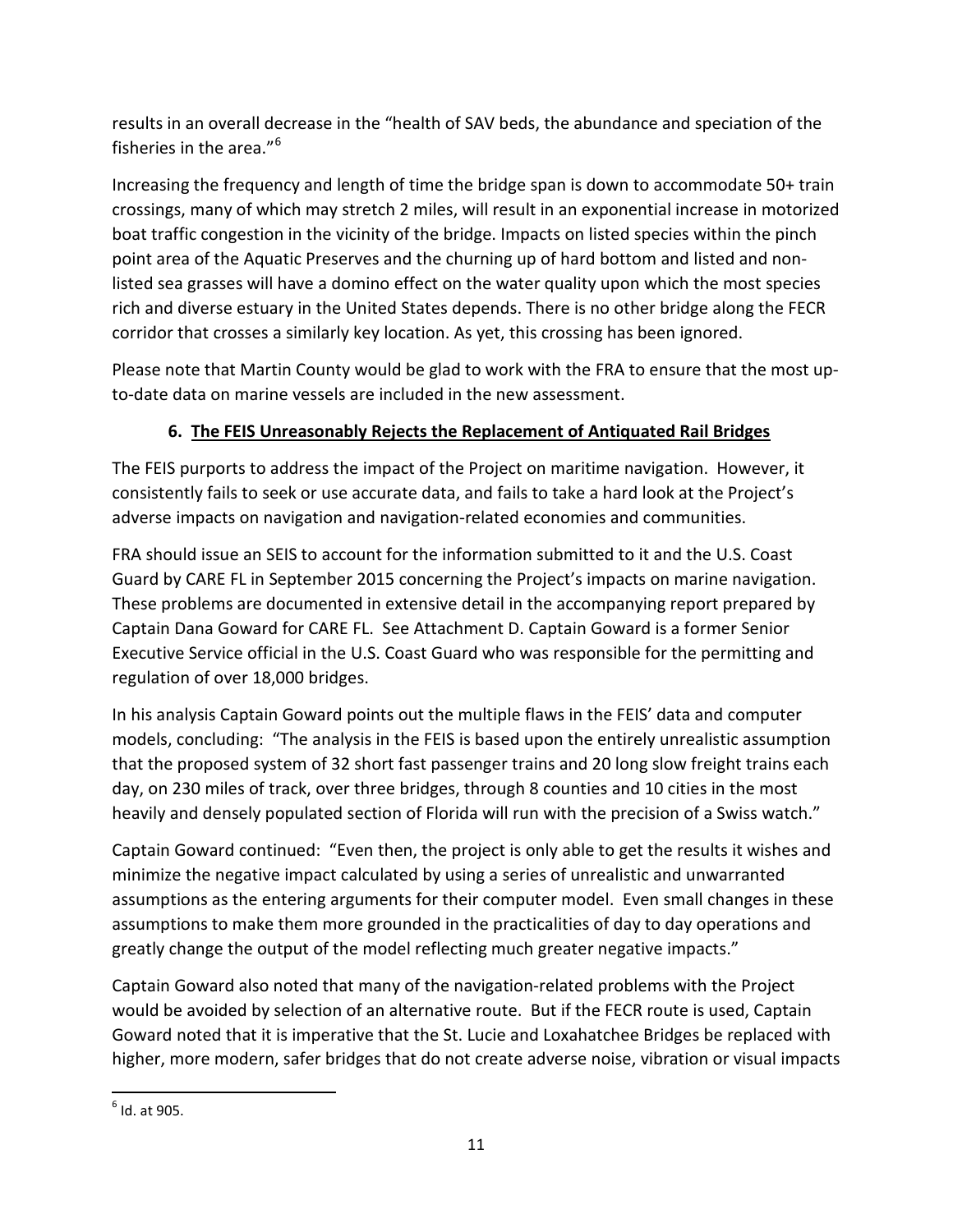on the surrounding communities. Such new bridges would not require 20 minutes to open and close (as the current bridges do), thereby resolving the key problem of blocking vessel traffic. The bridge openings for vessel navigation could be larger and permit safe two way vessel traffic when the bridge is open, not one way traffic as is currently the safest way to navigate.

If the moveable bridges are not replaced (as they should be), an SEIS should consider additional navigation safety-related mitigation measures, such as the installation of vessel presence detection equipment at the bridges.

### **B. New Circumstances and Information Require the Preparation of an SEIS**

Under the regulations issued by the Council on Environmental Quality ("CEQ") under NEPA, an agency is required to prepare an SEIS if there are "significant new circumstances or information relevant to environmental concerns and bearing on the proposed action or its impacts."<sup>[7](#page-11-0)</sup> Agencies "[m]ay also prepare supplements when the agency determines that the purposes of the Act will be furthered by doing do." $8$ 

In *Marsh v. Oregon Nat. Res. Council*, 490 U.S. 360 (1989), the Supreme Court held that "an agency should apply a 'rule of reason'" when deciding whether to prepare a supplemental EIS. $^{9}$  $^{9}$  $^{9}$ The Court also articulated that NEPA requires "that agencies take a 'hard look' at the environmental effects of their planned action, even after a proposal has received initial approval" and that agencies must carefully analyze and scrutinize any newly available documents and studies.<sup>10</sup> The Court further explained that, "[i]f there remains major Federal action to occur, and if the new information is sufficient to show that the remaining action will affect the quality of the human environment in a significant manner or to a significant extent not already considered, a supplemental EIS must be prepared."<sup>[11](#page-11-4)</sup>

According to the CEQ regulations, the term "significantly," as used in NEPA, "requires considerations of both context and intensity."<sup>[12](#page-11-5)</sup> Context refers to the fact that the action must be analyzed as to both its short- and long term impacts, as well as the affected region, interests and locality.<sup>13</sup>

Interpreting NEPA and its regulations, federal courts have frequently required agencies to supplement their EIS's after their initial decision not to do so. For example, in *Natural Resources Defense Council v. Lujan*, 768 F. Supp. 870 (D.D.C. 1991) – a case where an agency had failed to "carefully scrutinize [certain] proffered information" - the Court held that when common sense, rather than technical expertise, makes new information obviously significant,

<span id="page-11-2"></span>

<span id="page-11-4"></span><span id="page-11-3"></span>

<span id="page-11-1"></span><span id="page-11-0"></span><sup>&</sup>lt;sup>7</sup> 40 C.F.R. § 1502.9(c)(1)(ii).<br><sup>8</sup> 40 C.F.R. § 1502.9(c)(2).<br><sup>9</sup> *Marsh*, 490 U.S. at 373.<br><sup>10</sup> *Id.* at 374.<br><sup>11</sup> *Id.* (internal quotations removed).<br><sup>12</sup> 40 C.F.R. § 1508.27.<br><sup>13</sup> *Id* 

<span id="page-11-6"></span><span id="page-11-5"></span>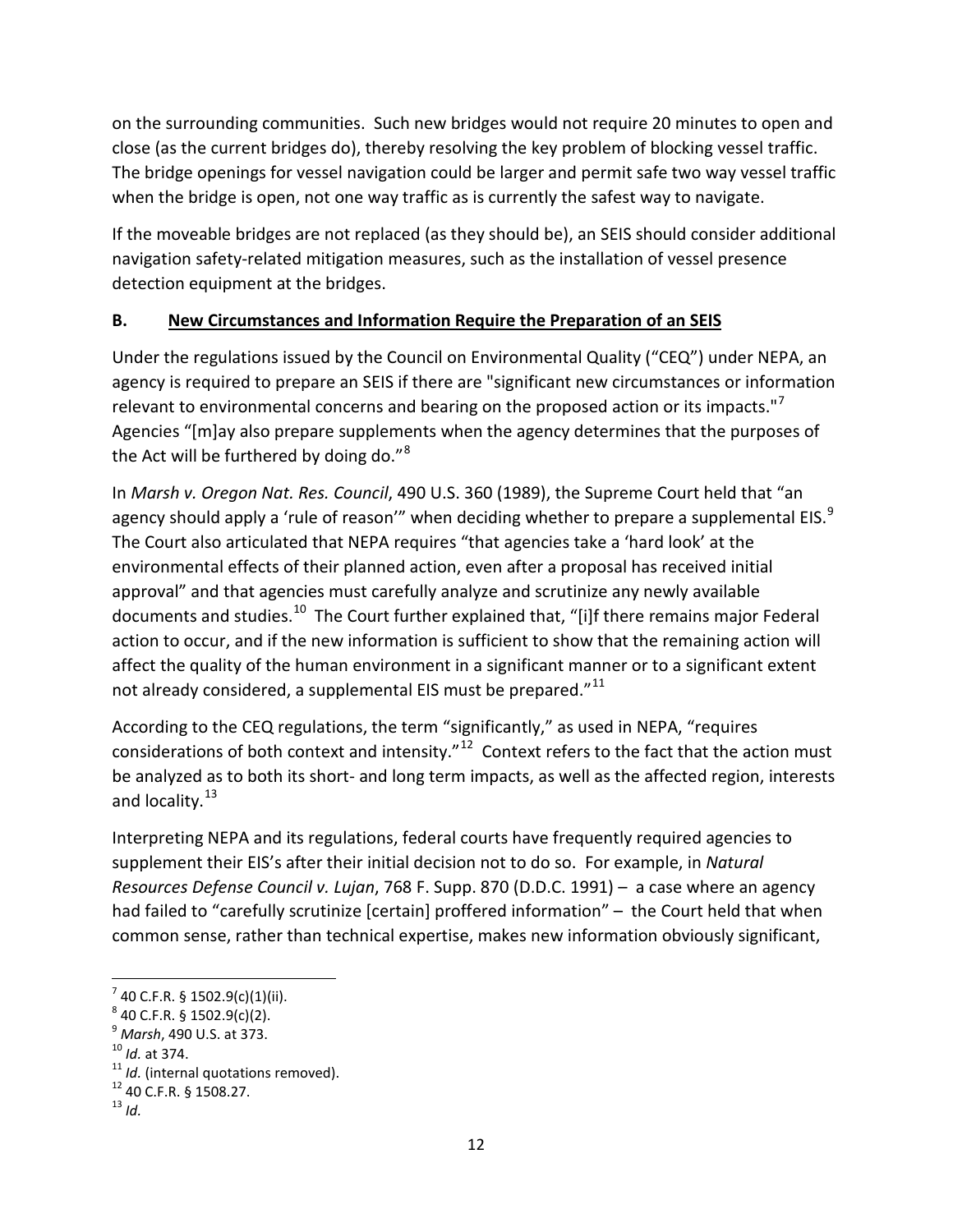an agency's decision not to perform a supplemental analysis is arbitrary and capricious and an SEIS is required by NEPA.<sup>[14](#page-12-0)</sup>

Other courts have overturned agency decisions under circumstances where an SEIS should have been prepared. In *Davis Mountains Trans-Pecos Heritage Ass'n. v. Fed. Aviation Admin.*, 116 F. App'x 3 (5th Cir. 2004), the Court required the Air Force and Federal Aviation Administration ("FAA") to prepare an SEIS when the agencies relied on inadequate data and failed to take a "hard look" at the environmental effects of a new plan to provide training to military pilots in Texas.[15](#page-12-1) The Second Circuit found the same lack of a "hard look" in *National Audubon Soc. v. Hoffman*, 132 F.3d 7 (2d Cir. 1997), and ordered the Forest Service to prepare a site-specific environmental impact study when the agency failed to study the likely effects of its action, propose monitoring to determine how effective the proposal would be, or consider alternatives in the event the measure failed.<sup>[16](#page-12-2)</sup> Other federal courts have required an agency prepare an SEIS when, for example, the FEIS failed to consider cumulative impacts of the action, the protection of parks, or alternatives to the proposed plan.<sup>[17](#page-12-3)</sup>

Since the FEIS was issued by FRA in August 2015, significant new circumstances have developed and new information has emerged relevant to the Project and the impacts it will cause to the environment. These changed circumstances and new pieces of information are summarized briefly below.

#### **1. The Project's Reconstructed and Newly-Constructed Bridges Will Cause Flooding**

The FEIS notes that "[t]ransportation systems [such as the Project] are vulnerable to extreme weather and climate change effects such as ... sea level rise, and more intense storm events ..." FEIS at 5-82. More particularly, the document acknowledges that "[t]he N-S and WPB-M Corridors of the Project are vulnerable to climate change effects in the near future. Both of these corridors are along the Florida coast and cross several coastal water bodies. Bridge structures, particularly those with lower elevation, will have increased vulnerability over time, and potential infrastructure damage may result from flooding, tidal damage and/or storms." Id. at 5-82. Ignoring these concerns, the FEIS indicates that construction design would keep in place "existing elevations where feasible." Id. at S-16.

The Indian River Farms Water Control District, which has been in existence since 1919, manages drainage and stormwater control for approximately 55,000 acres within Indian River County. Currently there are three railroad bridges that cross over three different canals maintained by the Indian River Farms Water Control District. The Project calls for maintaining the existing three bridges at their current elevation and adding new bridges alongside those now existing over each of the canals. The Indian River Farms Water Control District has objected that the

<span id="page-12-1"></span><span id="page-12-0"></span><sup>&</sup>lt;sup>14</sup> *Id.*<br><sup>15</sup> Davis Mountains, 116 F. App'x at 19.

<span id="page-12-3"></span><span id="page-12-2"></span><sup>&</sup>lt;sup>16</sup> Hoffman, 132 F.3d at 17.<br><sup>17</sup> See, e.g., Senville v. Peters, 327 F. Supp. 2d 335 (D. Vt. 2004).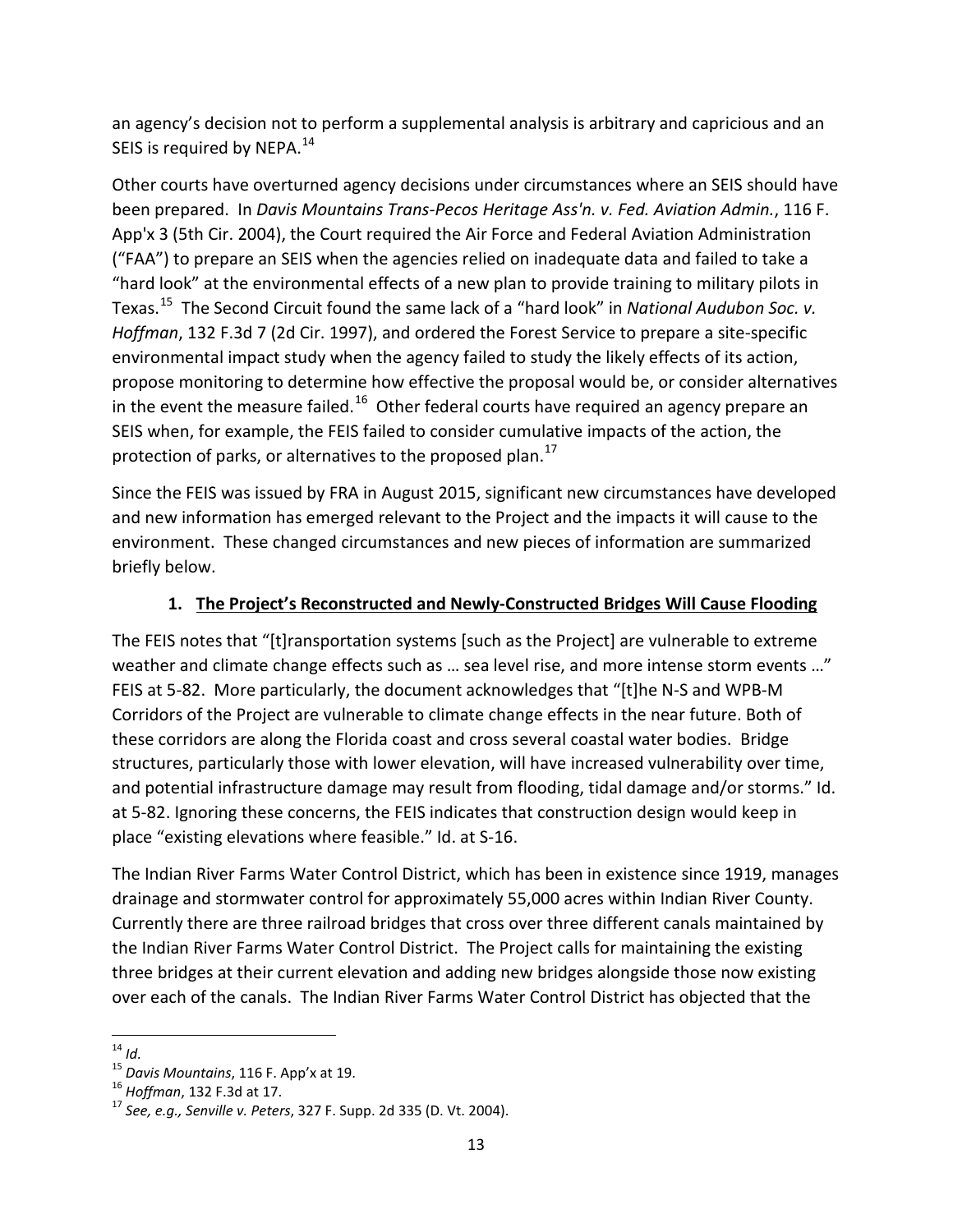proposed new bridges over two of the canals are too low because they would cause water flow to be obstructed during a 100-year storm event. The engineer for the Indian River Farms Water Control District, George Simons, recently testified before an administrative law judge that the obstruction that would be created "will slow down the flow and potentially catch debris which could block the flow area even more" which would result in upstream flooding. In his testimony, he noted that the Indian River Farms Water Control District "tr[ies] to improve the canal conveyances as we go forward to reduce exposure to issues that may cause flooding." The reconstructed and proposed bridges do not reduce the exposure, but instead compound the current problem within the Indian River Farms Water Control District. With these issues in mind, Mr. Simons testified that the Indian River Farms Water Control District would not have issued a permit for the new bridges. The SEIS should examine thoroughly whether the design elevations of the bridges proposed to be constructed and improved in connection with the Project would result in flooding impacts on the affected waterways, not only in Indian River County but along the entire corridor, and design modifications that would avoid or minimize such impacts should be identified.

### **2. The FEIS Fails to Properly Assess or Mitigate the Impacts of the Project on Public Safety.**

Municipal and county governments are on the front lines in protecting public safety because it is their personnel who must respond in the first instance to vehicle/train collisions, derailments and other accidents that may occur within their jurisdictions. For this reason, local entities have a fundamental interest in assuring that projects within their boundaries are designed, constructed and operated to be as safe as possible. However, their ability to protect such interests through the imposition of safety requirements is limited by principles of federal preemption with respect to railroad projects, since under federal law the power to regulate railroad safety is wielded primarily by FRA. Under such circumstances, it is critical that local governments be provided with the detailed information they need for effective participation in the public review process afforded under NEPA. It is only with such information that they have the opportunity to provide their input on safety-related issues to FRA and other federal agencies in an effective and meaningful way. Without it, they can only sit on the sidelines and hope that the necessary safeguards will be put into place by federal authorities.

The FEIS includes no detailed analysis of the potential safety risks associated with the Project, or how such risks would be avoided or minimized. There is no substantive discussion of safety concerns that may be posed by the operation of 110 mph passenger trains along a right of way that is unfenced in many areas, and runs close by densely developed urban areas. Nor is there substantive discussion of risks that may be associated with running such high-speed passenger trains on an operational freight line, where one train is likely to pass behind a slower train several times a day. The FEIS is devoid of any detail on the risks posed to pedestrians crossing the right of way at both formal and informal grade crossings, even though one FRA official has reported that "[t]respassing is an epidemic along this corridor." See On Site Engineering Field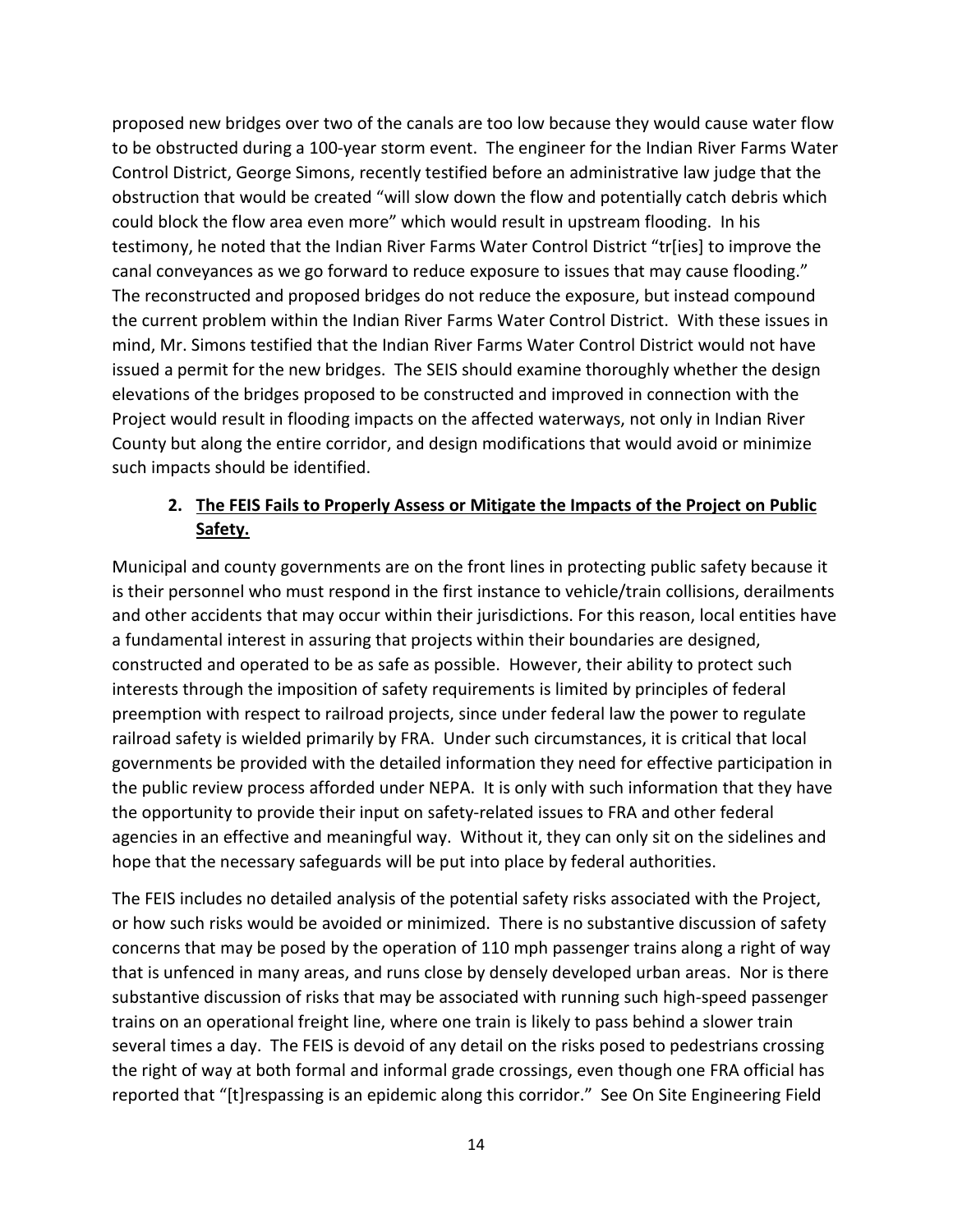Report-Part 1, All Aboard Florida dated March 20, 2014 (the "Field Engineering Report"), at p. 3. Indeed, one would not even know, reading the FEIS that 160 people have been killed on the FECR freight line from 2005 to 2014. And deaths continue to occur in Martin County. In March 2016, two people were in killed in an accident between a vehicle and train and in June 2017, a pedestrian was killed when hit by a train.

The FEIS avoids presenting a detailed discussion of public safety concerns by asserting that it is a topic that need not be assessed under NEPA, and is to be addressed by FRA outside of the public eye. Thus, the document states that "[c]onsistent with FRA safety requirements, which are not part of the NEPA process, AAF will develop a Hazard Analysis and System Safety [study] prior to the start of operations .… The Hazard Analysis that AAF is developing in advance of the start of train service … will make an assessment of the potential frequency and severity of [ ] incidents. This is not a NEPA requirement." FEIS at 1-23; see also FEIS at 5-161. This statement reveals a profound misunderstanding of the obligations of a federal agency under NEPA. Where, as here, a project has the potential to result in significant impacts to public safety, such impacts must be thoroughly discussed and publicly aired in an EIS, so that the lead agency, informed by public comment, may identify alternatives, design elements and operational measures that would mitigate those risks. See 40 C.F.R. § 1508.27(b)(2) (requiring consideration in an EIS of "[t]he degree to which the proposed action affects public health or safety").

By shunting such a critical issue off to side-bar negotiations between AAF and FRA officials, the agency is denying county and municipal entities the opportunity to provide input into federal decisions of profound local importance. It is also frustrating one of the primary purposes of NEPA: to inform agency decision-making with meaningful public comment. Compounding these problems is the fact that AAF apparently believes that the measures necessary to minimize the risks to public safety posed by this high speed rail project are not even a matter of federal regulation. According to one FRA official assigned to identify grade crossings where upgraded technology is needed to protect public safety, Project representatives in the first instance rejected his recommendations, reportedly indicating that "these are 'guidelines, not regulations,' … in which they are not obligated to incorporate any of the described crossing treatments." Field Engineering Report at p. 2.

The Counties' safety concerns with the Project were validated in a letter to Representative Posey from Sarah Feinberg, Administrator for the FRA, dated April 12, 2016, in which Ms. Feinberg admitted that the FRA had to provide a "detailed explanation as to why AAF's design plans failed to meet FRA's safety guidelines." See Attachment E. Additionally, FRA has made recommendations that the Project include improvements at severely skewed acute-angled grade crossings and to utilize Remote Health Monitoring. Unfortunately, these are merely recommendations and not requirements of the Project. And plans submitted by AAF to Indian River County indicate that three of the at-grade crossings within Indian River County will only utilize the two existing gates without 100-foot median barriers. George Gavalla, an expert with over 30 years' experience in the railroad industry, including seven years as the head of the FRA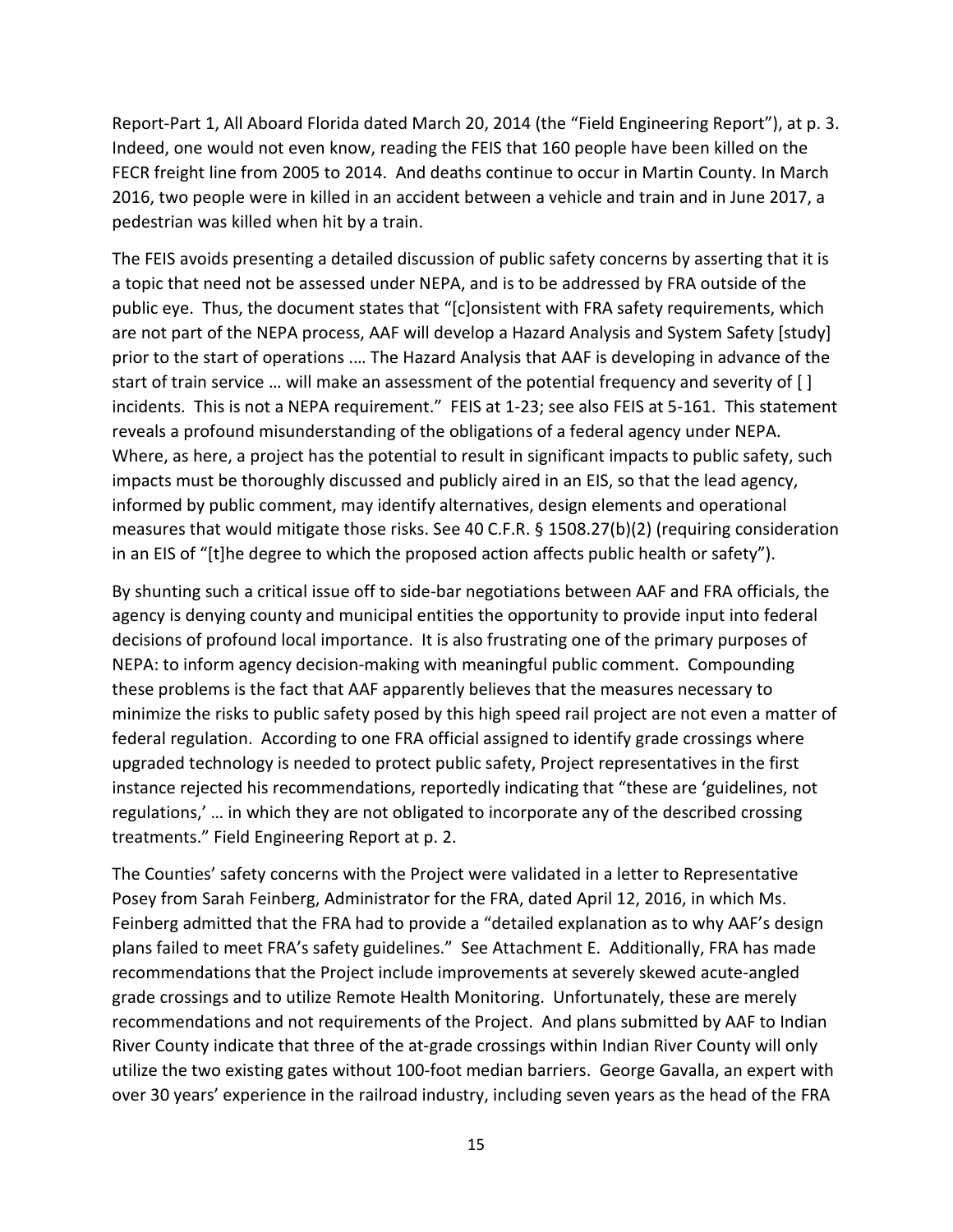office of safety, has noted that these three intersections fail to meet FRA High Speed Passenger Rail standards. See Attachment F. Mr. Gavalla was unable to provide an extensive analysis of the proposed plans as the plans submitted by AAF to Indian River County were incomplete; for instance, they do not contain signal circuitry plans for the crossing warning signal systems.

With respect to areas outside of the formal grade crossings, the FEIS includes the general assurance that "the corridor will be fenced in locations where an FRA hazard analysis review determines that fencing is required for safety; this will be in populated areas where restricting access to the rail corridor is necessary for safety." FEIS at 3-44. The document also indicates that "AAF will conduct ROW [right of way] field surveys to observe, document and provide recommendations to minimize trespassing by employing fencing, warning signage, public outreach/information and other appropriate measures as required." Id. at 1-23. But no information is provided with respect to where fences would be installed; how and by whom such fencing decisions are to be made; whether municipal authorities and the public would have a voice in such decision-making; whether the fencing would be tamper resistant and designed to be consistent with community character; whether video monitoring also is to be deployed in high-traffic areas; or what other measures – like above-grade pedestrian walkways where necessary to maintain neighborhood continuity - would be put into place. In fact, Myles Tobin, General Counsel for All Aboard Florida, recently testified in the State of Florida House Transportation & Infrastructure Subcommittee against the installation of fencing in the corridor.

The FEIS waves away the serious concerns discussed above by stating that "[t]he Project would comply with all relevant health and safety regulations and would not adversely impact the public's health and safety." FEIS at 5-157. But unsupported generalities regarding regulatory compliance and future planning are no substitute for the careful analysis and public airing of potential impacts that NEPA demands. The FEIS is deficient because it does not identify and analyze potentially significant risks to public safety, and does not propose for public scrutiny a specific program of measures to minimize those risks. Such deficiencies may only be cured by an SEIS subject to the public review procedures of NEPA.

#### **3. The FEIS Fails to Consider the Cumulative Impacts of the Project in Combination with Reasonably Foreseeable Future Actions for the Tri-Rail Coastal Link Project**

Under the NEPA regulations, an EIS must consider "[c]umulative actions, which when viewed with other proposed actions have cumulatively significant impacts." 40 C.F.R. § 1508.25(a)(2). A "cumulative impact" to be addressed in an EIS is "the incremental impact of the action when added to other past, present, and reasonable foreseeable future actions regardless of what agency (Federal or non-Federal) or person undertakes such other actions." 40 C.F.R. § 1508.7. In its comments on the DEIS and the FEIS, Indian River County explained why FRA is obligated under these clear-cut principles to consider the effects of the Project in combination with those of the Tri-Rail Coastal Link project (the "Tri Rail Project"), a project that would serve 25,000 riders daily and add 25 commuter train round-trips to an 85 mile stretch of the FECR corridor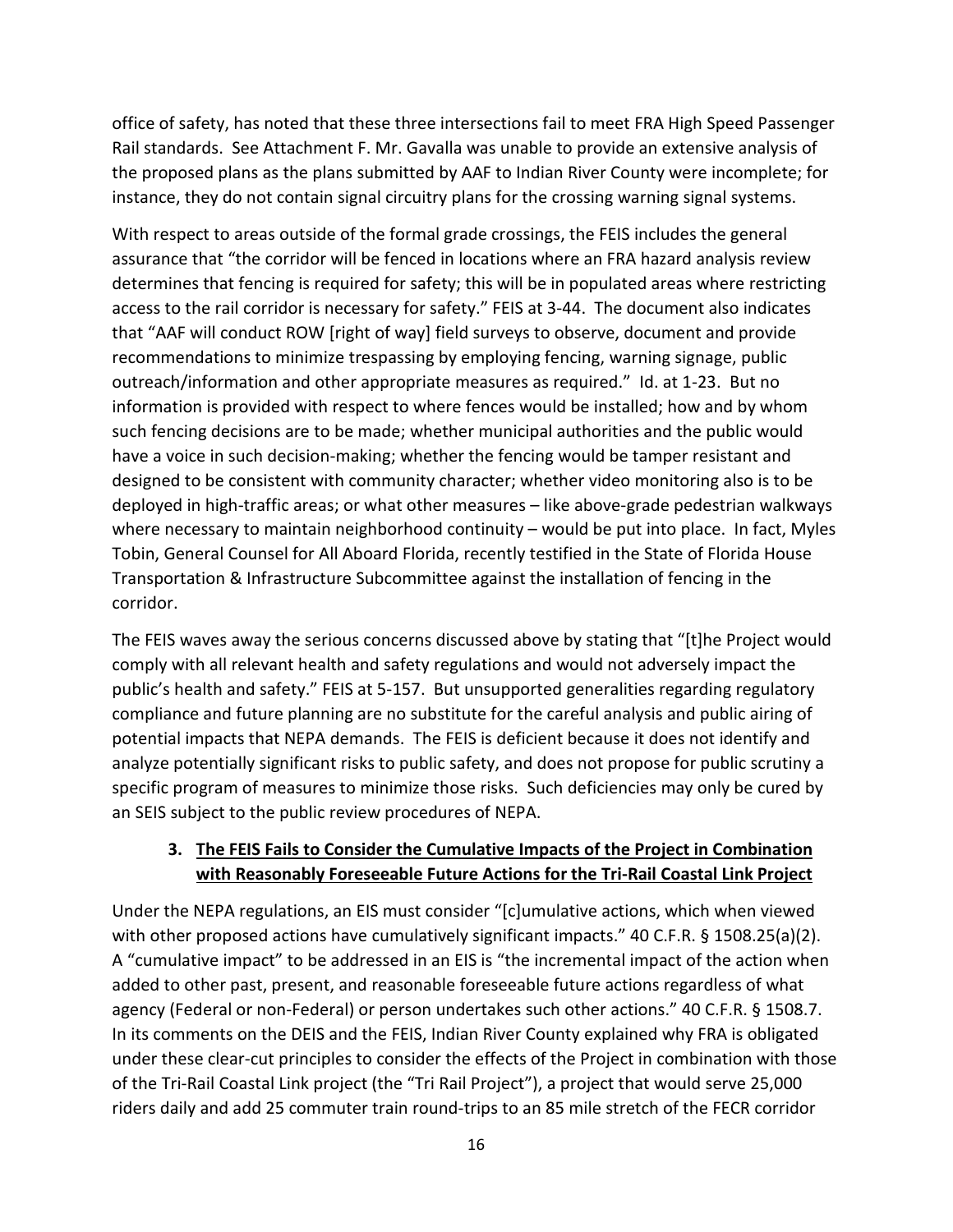that AAF proposes to use. Certainly, the Tri-Rail Project is one that will have safety, noise, vibration and other impacts that overlap with those of the Project, and should be carefully considered in an SEIS before a ROD can be issued.

The FEIS dismissed the impacts of the Tri-Rail Project by stating it was not "reasonably foreseeable" because the necessary access and operating agreements have not been negotiated, and because federal funding for the project has not yet been secured. FEIS at 5-199. It did so despite the fact there had been an enormous amount of time, effort and money expended at the federal, state and local levels to make the Tri-Rail Project a reality. Among other things, by the time the FEIS was issued those efforts had already resulted in numerous studies providing a great deal of environmental and other information concerning the Tri-Rail Project and its impacts. In fact, at the time the Counties submitted their comments on the DEIS in December 2014, project planning had progressed to the point where the Florida Department of Transportation ("FDOT") had submitted a request to the FTA to allow the "Project Development Phase", including a full NEPA review, to commence. Apparently, subsequent to the submission of the Counties' comments on the DEIS "the project parties agreed" to put that request "on hold due to potential confusion with AAF service." See Attachment G; page 3. Yet progress on the Tri-Rail Project has continued. According to an update that was given by FDOT, it has "fully funded" its share of the funds needed for the work, and performed "preliminary environmental work to ensure the Project Development phase can be completed in 18 to 24 months" after it begins. Id at pg. 12. While the Counties still maintain that the impacts of the Tri-Rail Project should have been included in the FEIS in the first place, the new information provided in the referenced FDOT update eliminates any doubt that the Tri-Rail Project is reasonably foreseeable, and that the cumulative impacts of the Project and Tri-Rail Project should be examined together in an SEIS. 40 C.F.R. § 1502.9.

#### **4. The FEIS Does Not Consider an Additional Station in Brevard County**

The FEIS is premised on an assumption of 16 round-trip passenger trains per day, with four passenger stations. In fact the FEIS states that "[f]rom the station at MCO [in Orlando] to the station at West Palm Beach, service would be nonstop, as there are no intermediate stations proposed." FEIS at 5-10. The FEIS acknowledges that the three originally proposed stations in West Palm Beach, Fort Lauderdale, and Miami may result in secondary effects and additional impacts such as traffic generated around those stations. FEIS at 5-17.

However, the FEIS fails to mention that the Project may now include an additional station in Brevard County, between MCO and the West Palm Beach station. In December, 2015, the Space Coast Transportation Planning Organization (TPO) Director Bob Kamm was quoted in Florida Today as stating that All Aboard Florida has agreed to do a ridership study of the station location proposed by the TPO. See Attachment H. Three months later, the TPO and the Canaveral Port Authority completed a station location study relating to All Aboard Florida. The study concluded that a station near Clearlake Road in Cocoa, Florida would have the highest probability of success. See Attachment I.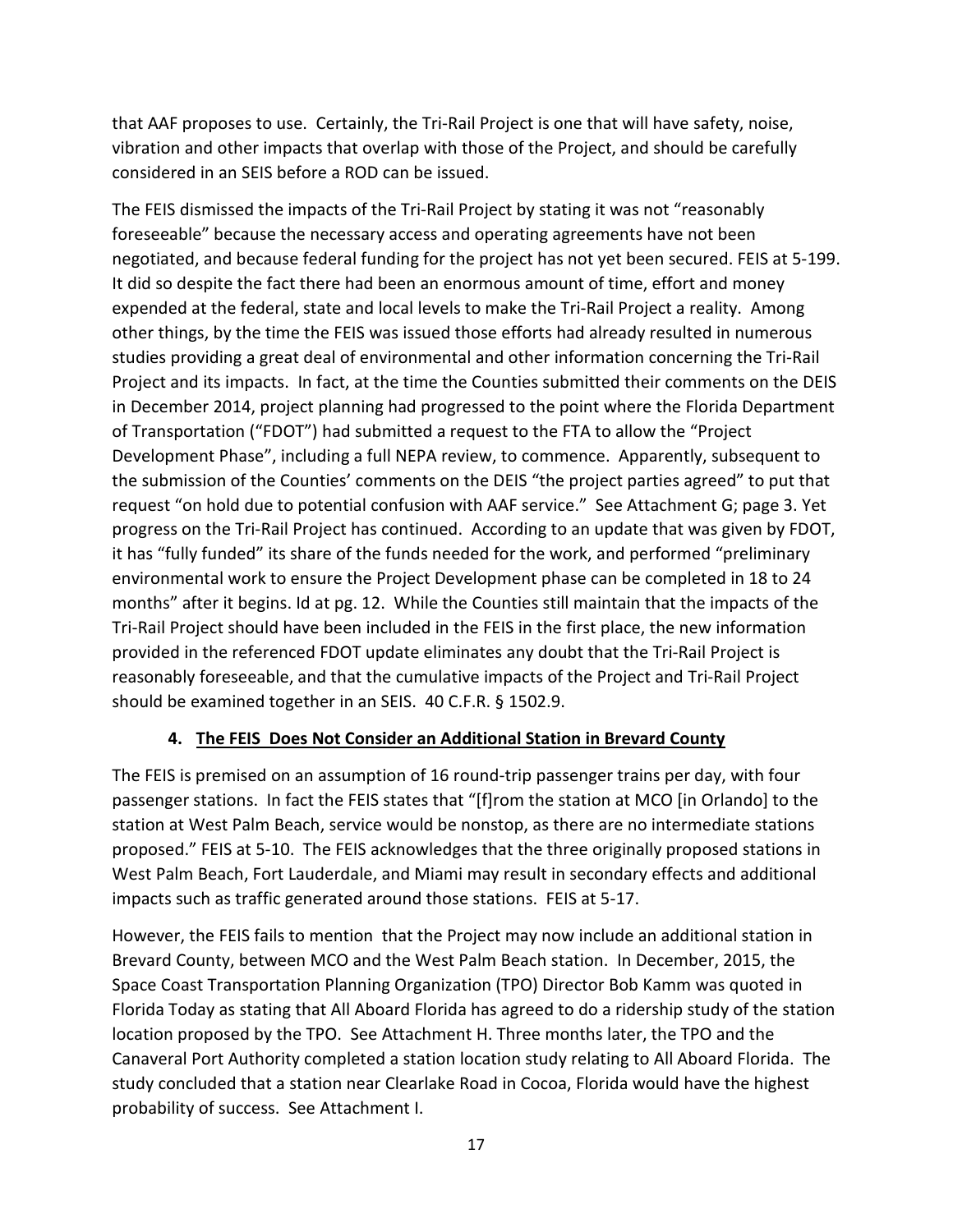### **5. The FEIS is Based on an Unrealistic Build Year**

The FEIS analysis was predicated upon a 2016 completion date for Phase I (Miami to West Palm Beach) and Phase II (West Palm Beach to MCO). FEIS at 3-29. However, it is July 2017 and even Phase I is not yet operational. In April 2017, articles indicate that AAF has acknowledged that Phase II lacks the necessary permitting and financing and that construction of Phase II would take 30 months from the resolution of these two issues. At best if construction were to start today, AAF would begin operation of Phase II in the third quarter of 2019. However, that date is not even a remote possibility as all required approvals have yet to be obtained, including the South Florida Water Management District permit which has not been finalized due to a pending challenge by Martin and St. Lucie Counties.

As noted by Indian River County in its comments on the DEIS, utilization of an unrealistically early baseline year would result in the understatement of certain critical impacts, including and possibly most notably, noise. The reason for this is that the significance criteria set forth in the relevant guidance are based upon a sliding scale that is keyed to ambient noise levels as they are expected to exist in the baseline year. See FRA's "High-Speed Ground Transportation Noise and Vibration Impact Assessment Guidance Manual" (the "FRA Noise Manual") at Chapter 3 (9/2012); FTA's "Transit Noise and Vibration Impact Assessment" at Chapter 3 (5/2006).

Under those criteria, the higher the noise levels are during the baseline year, the lower the incremental increase need be to create a significant impact. Id. As the FEIS indicates, freight traffic is expected to increase along the FECR corridor in the coming years, and other projects (including but not limited to Tri-Rail Coastal Link) can be expected to come on-line in the near future. Accordingly, existing ambient noise will increase and the noise increment that would produce significant impacts will decrease as time goes on. Therefore, noise impacts may be understated if an unrealistically early baseline year is utilized in the analysis. For these reasons, FRA should require AAF to prepare and submit a well-grounded conceptual development schedule for the Project that provides for a more realistic timetable for completion and the noise analysis must be revised to reflect background conditions in that year.

### **6. Ownership Changes of Fortress and FECR Create Significant Environmental and Safety Uncertainties**

When the FEIS was issued in August 2015, Fortress Investment Group (Fortress) managed Florida East Coast Industries (FECI), parent company to AAF. Fortress also managed FECR, the freight railroad that owns the rail corridor on which AAF proposes to operate.

In February 2017, Japanese company SoftBank Group (SoftBank) announced it would buy Fortress for about \$3.3 billion. Subsequently, in March 2017, Mexican mining and railroad company Grupo Mexico announced it had agreed to buy FECR for \$2.1 billion. Both deals have gone forward.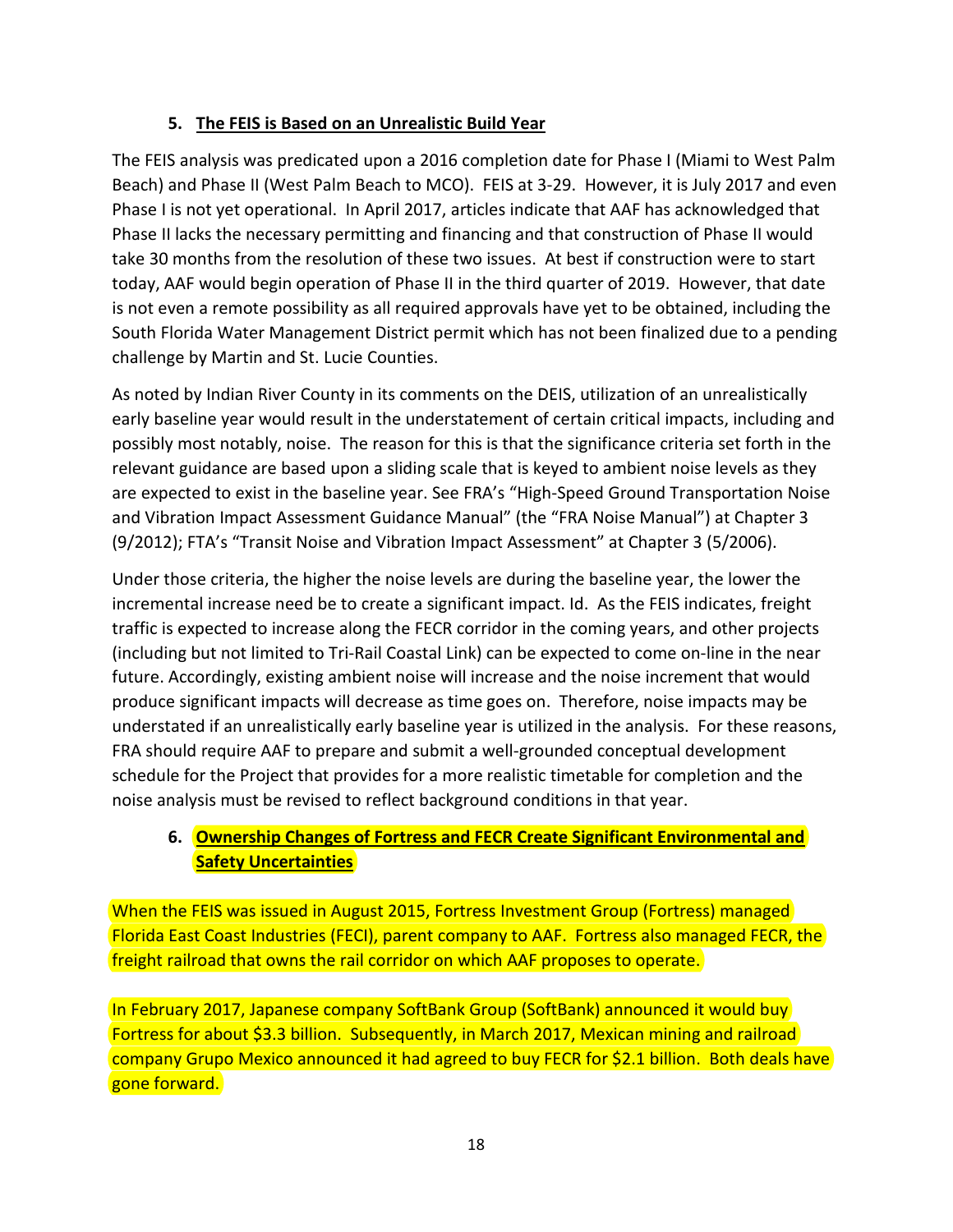Grupo Mexico's acquisition of the AAF Project would have significant implications with respect to environmental concerns, in light of a number of documented incidents affecting that company's environmental and safety record.

In August 2014, Grupo Mexico's Buenavista copper mine had a major toxic spill of 10 million gallons into the Sonora and Bacanuchi rivers in northern Mexico, not far from the U.S. border. It was called the "worst ecological disaster" in Mexican history and left thousands with no clean water. Grupo Mexico resisted requests from Mexican authorities to invest in the cleanup, before eventually agreeing to put aside \$150 million to pay for environmental and human damages.

In March through May of 2015, the Tia Maria copper mining project in Peru, owned by a subsidiary of Grupo Mexico, faced significant protests from Peruvian farmers, over the impacts that a proposed copper mine would have on their irrigation water. The project has been delayed. News reports also indicate that Grupo Mexico is now seeking to commence mining operations that pose material environmental risks to the Monarch Butterfly Biosphere Reserve, a UNESCO World Heritage Centre in Angangueo, Mexico, and owned a mining facility that exploded in Palau, Mexico, killing 65 people in 2006.

The following Forbes articles from 2014 and 2015 provide additional background on Grupo Mexico:

[https://www.forbes.com/sites/doliaestevez/2014/09/25/a-rare-glimpse-of-mining-mogul](https://www.forbes.com/sites/doliaestevez/2014/09/25/a-rare-glimpse-of-mining-mogul-german-larrea-mexicos-most-mysterious-billionaire/#1dfb713bd67a)[german-larrea-mexicos-most-mysterious-billionaire/#1dfb713bd67a](https://www.forbes.com/sites/doliaestevez/2014/09/25/a-rare-glimpse-of-mining-mogul-german-larrea-mexicos-most-mysterious-billionaire/#1dfb713bd67a)

[https://www.forbes.com/sites/doliaestevez/2014/10/06/is-mining-tycoon-german-larrea](https://www.forbes.com/sites/doliaestevez/2014/10/06/is-mining-tycoon-german-larrea-mexicos-stingiest-billionaire/#71abafd2673a)[mexicos-stingiest-billionaire/#71abafd2673a](https://www.forbes.com/sites/doliaestevez/2014/10/06/is-mining-tycoon-german-larrea-mexicos-stingiest-billionaire/#71abafd2673a) 

[https://www.forbes.com/sites/doliaestevez/2015/05/20/protests-force-mining-billionaire](https://www.forbes.com/sites/doliaestevez/2015/05/20/protests-force-mining-billionaire-german-larrea-to-halt-1-4-billion-copper-project-in-peru/#674b2917555c)[german-larrea-to-halt-1-4-billion-copper-project-in-peru/#674b2917555c](https://www.forbes.com/sites/doliaestevez/2015/05/20/protests-force-mining-billionaire-german-larrea-to-halt-1-4-billion-copper-project-in-peru/#674b2917555c)

The FEIS relies heavily on AAF to implement measures to mitigate the environmental and safety impacts of the Project, but those measures are described in the document only in the vaguest terms. Under such circumstances it is of utmost importance that FRA inquire carefully into the environmental and safety record of Grupo Mexico, include in an SEIS specific mitigation measures, and put into place the safeguards necessary to assure that such measures are implemented over the long term, in light of the results of that inquiry.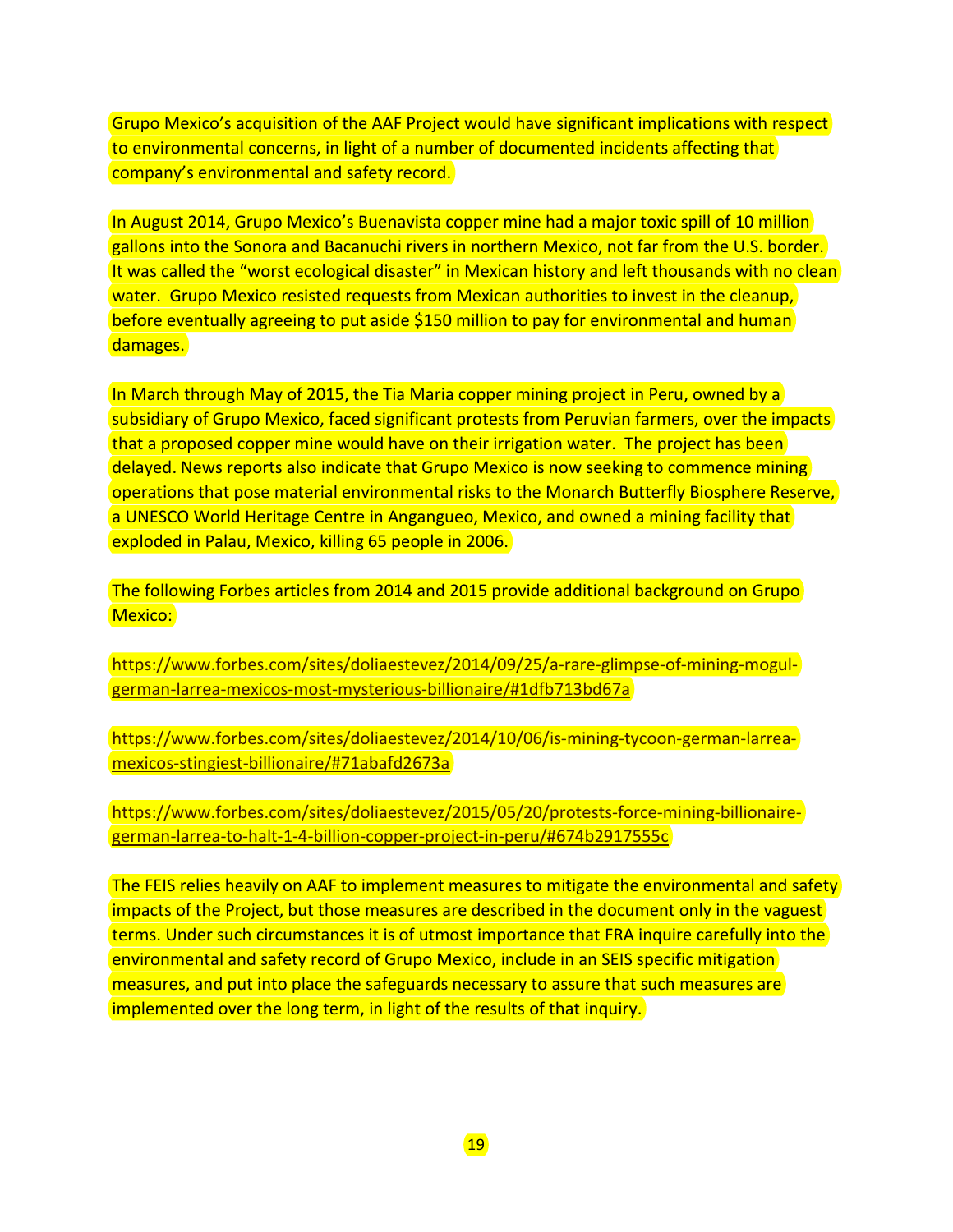## **7. An SEIS Should Consider the Environmental and Safety Concerns of FECR Trains Carrying LNG as a Fuel and a Commodity, and Panamax Cargoes**

#### a. LNG as a fuel and a commodity

For years, FECR freight trains have carried dangerous or hazardous substances, including chlorine gas, ethanol and propane. These freight trains—an average of 14 per day—travel at an average of 35 miles per hour. The FEIS estimates that freight traffic will increase to 20-28 trains per day, and that the trains will be longer and traveling at higher speeds. In addition, 32 highspeed AAF passenger trains will be sharing the tracks with these longer, faster freight trains carrying dangerous substances.

Since the FEIS was issued, upon information and belief the FECR has sought permits from FRA to move liquefied natural gas (LNG) both as fuel for engines and as a commodity cargo on the trains. LNG is a new dangerous substance on these trains—natural gas that has been converted by chilling it to a liquid form to make storing and transporting it more manageable.

In 2015, FECI announced plans to build an LNG production and distribution facility in Brevard County, and FECR outlined plans for an LNG-fueled locomotive train. The freight railroad—now owned by Grupo Mexico—had indicated that it wants to start transporting LNG on the rail using two methods: as a commodity (in a tank car) and as an alternate fuel source for the locomotives.

While the use of LNG as a fuel source for a locomotive is contemplated by several railroads, FECR/Grupo Mexico would be the only carrier in the lower 48 states transporting LNG as a commodity. A rail line in Alaska became the first railroad in the U.S. to get approval to transport LNG, and upon information and belief FECR/Grupo Mexico is pursuing approval to do so from the U.S. DOT.

Adding LNG to the list of dangerous substances on existing freight trains is an additional environmental and safety factor that has evolved since the publication of the FEIS. Martin County's outside counsel has filed a Freedom of Information Act (FOIA) request with FRA and is awaiting a response. FRA should consider all available safety-related information concerning the FECR/Grupo Mexico application in assessing the cumulative impact of financing a Project that will operate high speed rail on a freight line carrying LNG, and should do so with the public participation required with an SEIS.

#### b. Increased Panamax cargoes

Another issue that has evolved since the publication of the FEIS with respect to FECR cargo is related to the widening of the Panama Canal. One significant expected increase in freight out of the Port of Miami is claimed by the Project proponents to be the larger "Post - Panamax"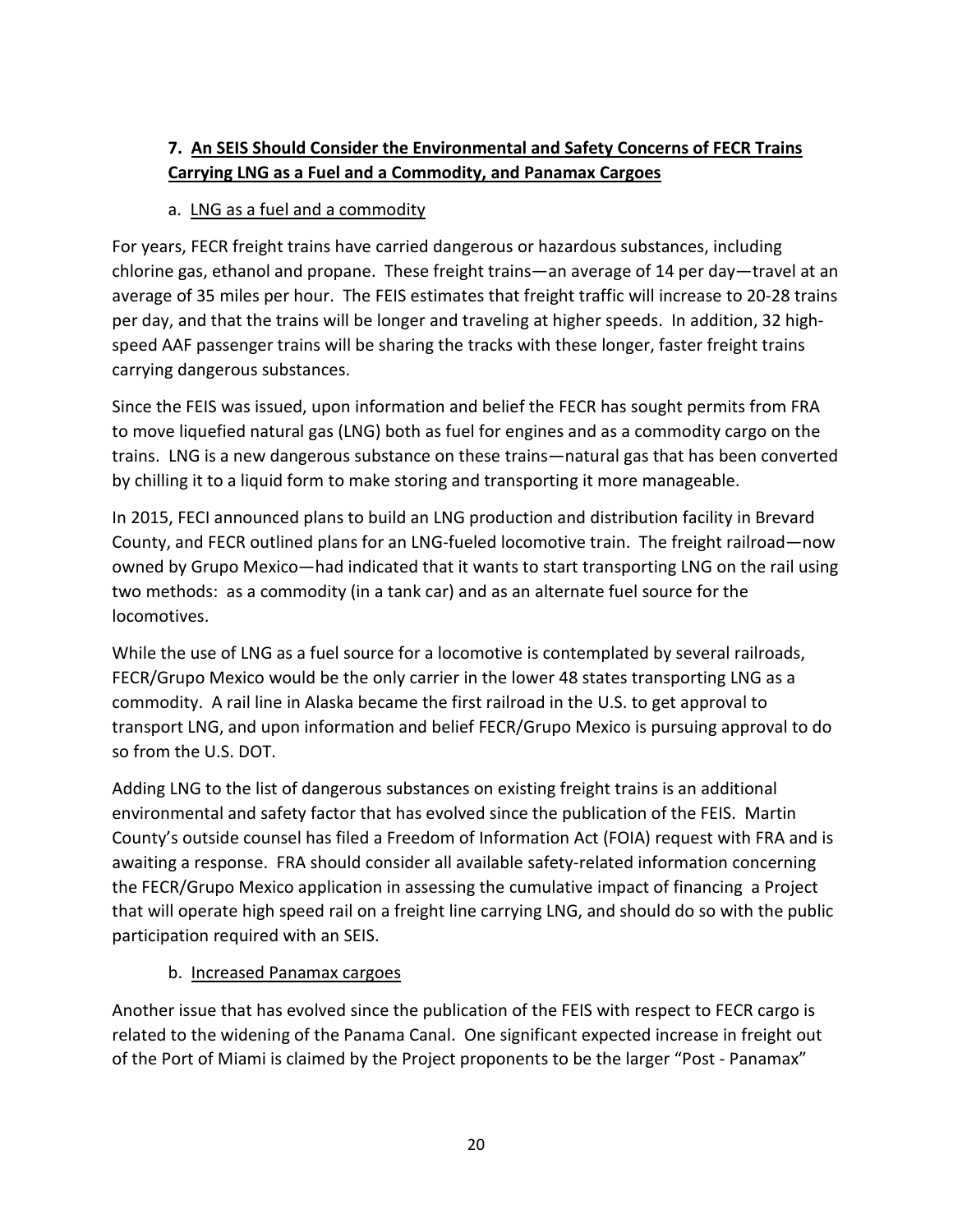ships that are beginning to call at the Port of Miami.<sup>[18](#page-20-0)</sup> Post Panamax is a name given to cargo and other ships that are so large the Panama Canal had to be widened and dredged in order for them to fit through the narrow man-made canal. Attached is a photograph showing the size of the average current cargo ships offloading in Miami prior to the Panama Canal Expansion ("Panamax" ships) to that of the new and much larger Post - Panamax ships. See Attachment J. The number of shipping containers is expected to increase in the near term from roughly 5,000 on a fully loaded Panamax ship, to roughly 12,000 -13,000 on fully loaded Post -Panamax ship. Even larger ships are currently being built, the largest of these holds 21,413 containers.<sup>[19](#page-20-1)</sup> Sometimes called megaships, a typical Post-Panamax ship is "almost the length of three football fields."<sup>[20](#page-20-2)</sup> A fully loaded Post – Panamax ship requires 8-10 feet more in depth at the port of call than its predecessor. That is why the Port of Miami underwent its expansion or deepening efforts from 44 feet to 52 feet to allow for the size of these ships.<sup>[21](#page-20-3)</sup> The Port of Miami is the first port in Florida to complete its dredging operations.

"Among railroads anticipating a bump in the [cargo] traffic after the bigger canal opens is Florida East Coast Railway, L.L.C. (FEC), the only rail provider to south Florida's ports."<sup>[22](#page-20-4)</sup> FECR's plan is to re-connect the port of Miami with its rail line and move the cargo to Jacksonville over its existing regional rail corridor.<sup>[23](#page-20-5)</sup> "It will allow [FECR] to double stack containers directly to Jacksonville in under nine hours, and connect to Norfolk Southern Railway and CSX directly..."<sup>[24](#page-20-6)</sup> FECR is working on a similar port to rail connection in Port Everglades, another Florida port engaged in an expansion effort for these megaships.<sup>[25](#page-20-7)</sup> From a business perspective, the increase in freight to rail will not be a "surge or tsunami" of immediate growth. It is believed that FECR anticipates a slow growth of 25 percent in freight traffic on its Miami to Jacksonville corridor by 2020. $26$ 

The FEIS was particularly deficient in its analysis of the cumulative impacts of FECR's business plans and resulting impacts to the coastal communities and their long preserved natural resources through the Treasure Coast of Florida. Now that three years have passed since publication of the DEIS and two years since the publication of the FEIS, the "old" projections of freight traffic – which will intersect with the AAF passenger trains – need to be carefully reexamined using real and up-to-date data.

- 
- <span id="page-20-0"></span><sup>18</sup> Biggest Container Ship Ever to Call Florida Port Arrives at Port Miami, Miami Herald,<br>http://www.miamiherald.com/news/business/international-business/article156132924.html. June 14. 2017. http://www.miamiherald.com/news/article156132014.html<br><sup>20</sup> Id. <sup>20</sup><br><sup>21</sup> Id. <sup>22</sup> Panama Canal Expansion Spurs Railroads, ports to prepare for new business,

<span id="page-20-7"></span>

<span id="page-20-2"></span><span id="page-20-1"></span>

<span id="page-20-3"></span>

<span id="page-20-4"></span>http://www.progressiverailroading.com\_is/article/Panama-Canal/expansion-spurs-railroads-ports-to-prepare-fornew-business--35793, April 2013<br>
<sup>23</sup> Id.<br>
<sup>24</sup> Id.<br>
<sup>25</sup> Id. <sup>25</sup> Panama Canal Expansion to Bring Benefits to Port Miami – Slowly,

<span id="page-20-5"></span>

<span id="page-20-6"></span>

<span id="page-20-8"></span>http://www.miamiherald.com/news/business/international-business/article90018882.html, July 16, 2016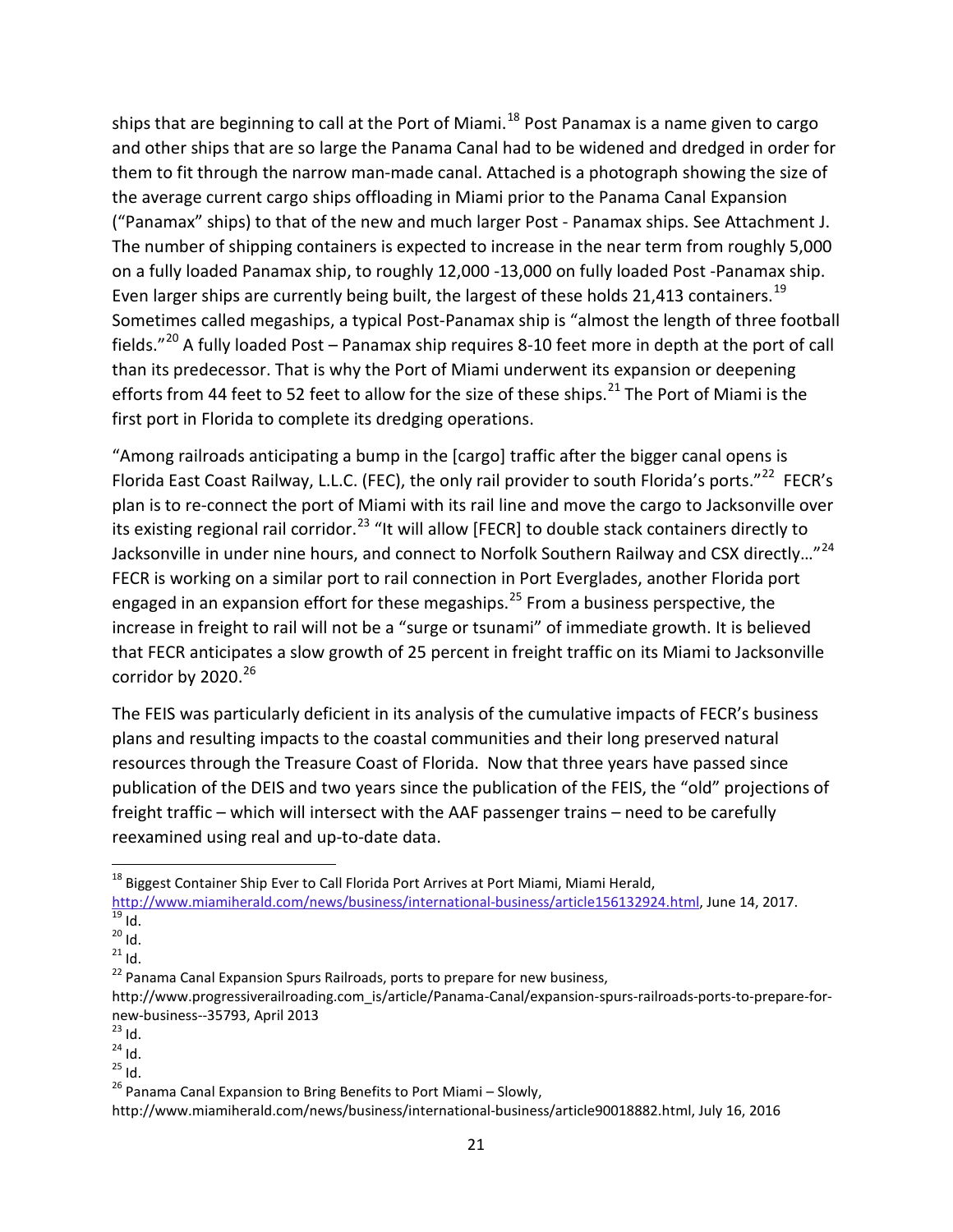### **8. FECR Trains Running Less Than 7,000 Feet from President of the United States**

In the nearly two years since the FEIS was completed, the Obama Administration ended and the Trump Administration began. This is significant because President Trump has used his Florida club and residence, Mar-a-Lago in Palm Beach County, as a site for both recreation and official business since taking office.

Mar-a-Lago sits just across the Intracoastal Waterway from the FECR tracks, less than 7,000 feet from freight traffic. Up to 14 freight trains per day currently pass by, carrying dangerous and hazardous substances such as anhydrous ammonia and chlorine gas, and that number of freight trains is expected to increase to 20-28 (with trains also increasing in length and speed).

The Fire Chief of Martin County recently conducted a new Railcar Chemical Release Vulnerability Study—similar to studies he has conducted at various intersections in Martin County—that demonstrates vulnerabilities that would result should a freight accident occur with one of these hazardous materials on board. See Attachment K. This study was conducted using standard software used in firehouses throughout the U.S., allowing fire chiefs to model scenarios based on the commodity, volume and climate conditions such as wind direction.

The attached study shows potential chemical release plumes that place Mar-a-Lago in an imminent threat zone requiring evacuation due to life-threatening adverse health effects. This information was not relevant when the FEIS was completed in August 2015. As such, the FEIS should be reopened with this new safety and environmental risk in mind.

### **9. An SEIS Should Reconsider Alternative Routes, Including Consideration of the "K Branch" Alternative Route, Whose Analysis Was Wholly Omitted in the FEIS**

## a. Analysis of alternative routes in DEIS/FEIS was flawed

The DEIS defined the purpose of the Project so narrowly that it failed to adequately compare reasonable alternatives, specifically the alternative inland CSX route, and the direct, cumulative and secondary impacts discussed above. FRA dismissed the three alternative routes, including the CSX route, because it would be too expensive and time consuming for the company. *See*  DEIS at 3-10 to 3-11. The CSX alternative, by nature of its inland route, would not encounter and create a detrimental impact on maritime navigation, and would not run through densely populated communities, and therefore, it would not raise such striking safety concerns to communities.

The reasons the FEIS gave for rejecting three alternative routes (the CSX, I-95 and Florida Turnpike) did not and do not withstand scrutiny. In all events, the FRA did not apply its screening analysis in a reasonable manner. The FEIS offered three primary reasons for rejecting the CSX, I-95 and Florida Turnpike alternatives: (i) impact on the environment, especially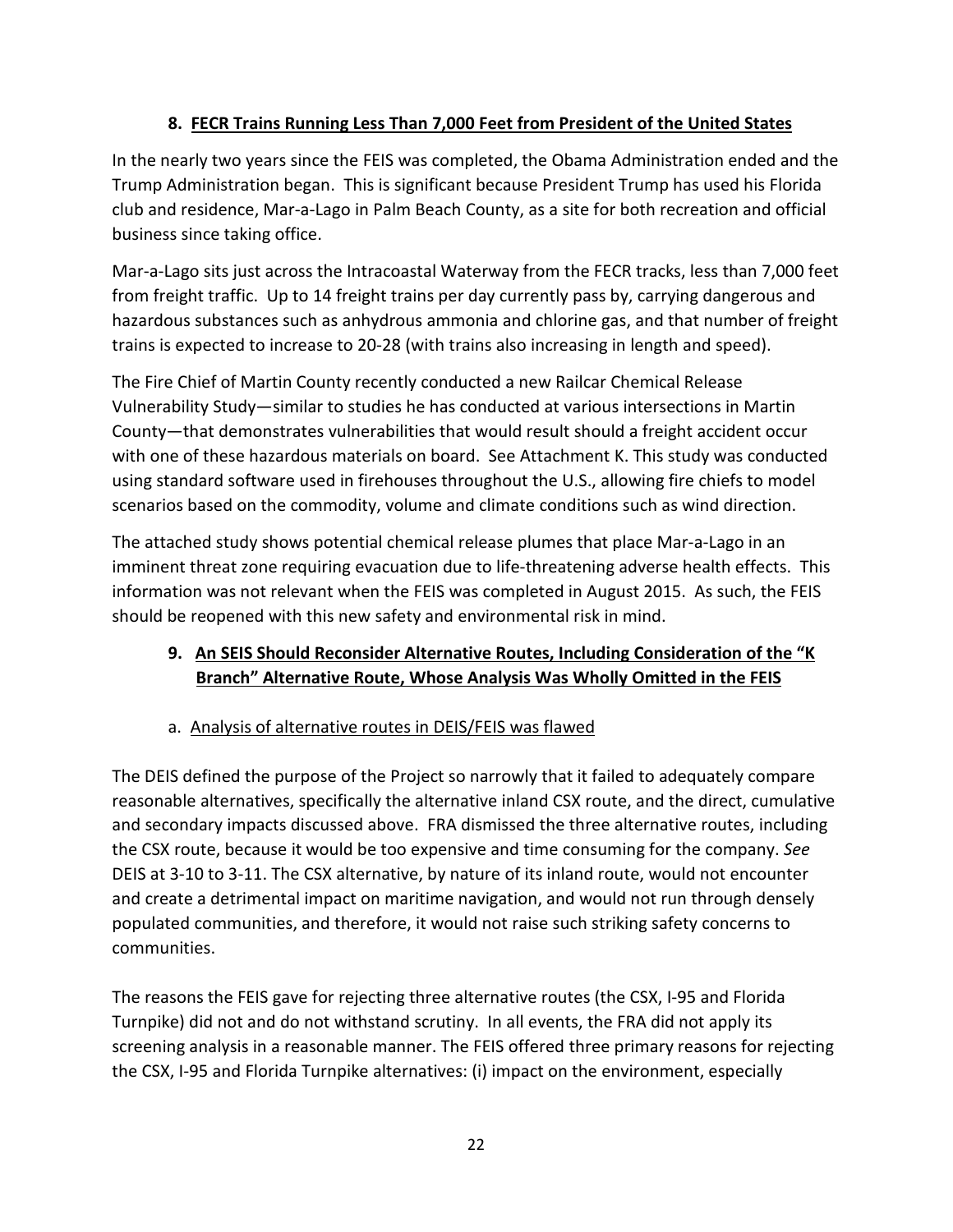wetlands; (ii) "logistics," and (iii) "land access." On inspection, none of those reasons hold up upon close examination. (See Martin County FEIS comments, pages 4-6).

During the June 30, 2016 oral arguments in the federal lawsuit brought by the Counties and two individual CARE FL plaintiffs related to AAF's now withdrawn PAB allocation, AAF's attorney, Eugene Stearns, admitted to the Court that the FEIS' conclusion on alternative routes was a foregone conclusion in favor of the FECR route, and that the AAF would not consider running its passenger trains on an alternative route.

The Court asked Mr. Stearns whether the EIS considered various alternative routes then asked Mr. Stearns, "And what if it had reached the opposite conclusion?" with respect to the FEIS' conclusion that the FECR route was the most appropriate route. Mr. Stearns replied, "Then there would be no PABs funding here because this applicant had no interest in running on someone else's track." (See attached for pages 23-34 of Court transcript.)

A review of all communications in 2014 between AAF/Fortress/FECR and DOT is absolutely essential to ensuring that the alternatives analysis in the DEIS/FEIS was not a sham, with DOT knowing only one alternative was acceptable to AAF. That is simply not how NEPA is supposed to work.

### b. Other alternatives were never considered

Furthermore, the FEIS wholly omitted the possibility of a related variation of the CSX alternative—using FECR's Lake Harbor Branch that runs from Fort Pierce in St. Lucie County down and around the east side of Lake Okeechobee (in Martin and Palm Beach Counties). This alternative—referred to as the "K Branch"—would use the southern portion of the CSX route north of West Palm Beach and would follow the CSX route (along Route 710) until it crosses the FECR Lake Harbor Branch at Marcy, where it would then use the FECR-owned Lake Harbor Branch into Fort Pierce.

While slightly longer than AAF's preferred main FECR route, this unmentioned AAF alternative would not run through the heavily populated coastal areas of Martin County, and would avoid the Loxahatchee and St. Lucie Bridges and would involve fewer at grade crossings.

The so-called K Branch alternative route should be appropriately analyzed in an SEIS subject to the public review procedures of NEPA.